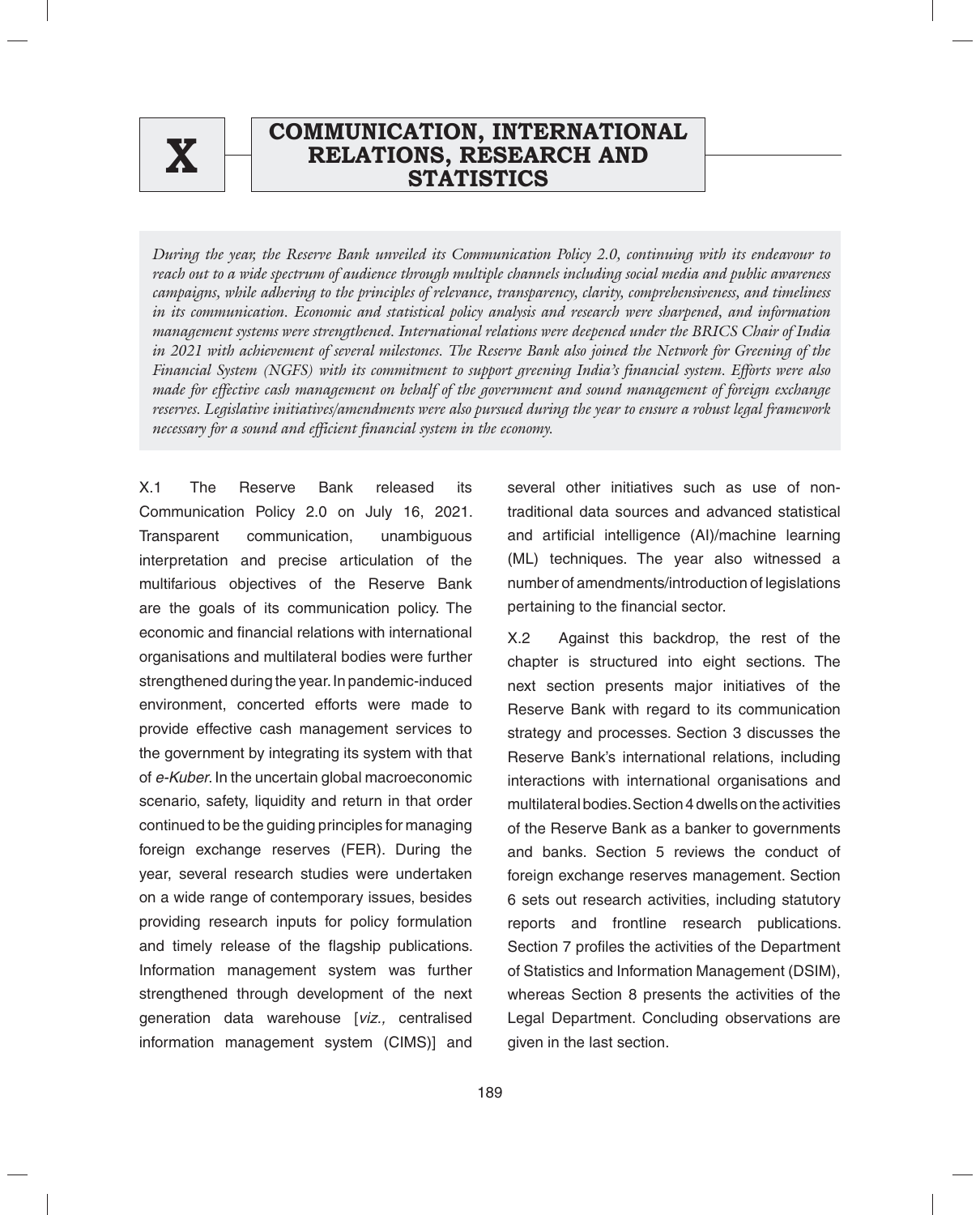### **2. COMMUNICATION PROCESSES**

X.3 In recent years, central bank communication has become a key guiding factor in making the central bank policies effective and transparent. Communication of central banks is now targeted to cover a wide spectrum of the audience while ensuring clarity and accuracy. Central banks are now judged not only on what information they communicate, but how it is communicated to a diverse audience.

X.4 The Communication Policy 2.0 of the Reserve Bank<sup>1</sup> was released on July 16, 2021. The Reserve Bank's communication policy follows the guiding principles of relevance, transparency, clarity, comprehensiveness and timeliness; it strives to continuously improve public understanding of developments in the multiple domains under its ambit. The Reserve Bank's approach is to communicate its policy stance and its assessment of the evolving situation by providing rationale as well as supporting information and analyses to all stakeholders. Transparent communication, unambiguous interpretation and precise articulation of the multifarious objectives of the Reserve Bank are the goals<sup>2</sup> of its communication policy. The composite mandate necessitates open, clear and structured communication for its effective functioning as well as for supporting the expanding boundaries of its policy instruments.

X.5 The Communication Policy 2.0, which distinctly sets out the purpose and principles of communication, is aligned with medium-term strategy (*Utkarsh*) of the Reserve Bank and recognises social media as another channel of communication with emphasis on monetary policy communication [particularly, post Monetary Policy Committee (MPC) deliberations], financial stability communication and communication during crisis time, alongside communication by the central board members. Further, the Communication Policy 2.0 embraces technological advancements, changes in modes of communication and other developments in the aspects of central bank communication over the years.

X.6 The Reserve Bank disseminates customised communication depending on the target audience<sup>3</sup> through public awareness initiatives and microsite on its website in 11 major regional languages apart from Hindi and English. The Reserve Bank reaches out to academicians, researchers, financial market participants, bankers, financial journalists and other financially informed communities and also maintains deeper engagement with the general public through traditional and non-traditional channels (Box X.I).

 $1$  The first communication policy was formulated in 2008 by aligning various channels of communication such as circulars/ notifi cations/directives, policy statements, press releases, statutory publications, and speeches with policy rationale and intent, and expected outcomes.

<sup>&</sup>lt;sup>2</sup> The communication policy of the Reserve Bank has the following principal goals: (i) clarity on its role and responsibilities; (ii) building confidence in its policy measures; (iii) improving transparency and accountability; (iv) anchoring expectations of all economic agents to enhance the efficacy of monetary policy and to minimise undue speculation; (v) increasing awareness about financial stability; (vi) dissemination of information with minimum time lag; (vii) ensuring timeliness and credibility through effective communication; and (viii) deepening engagement with the multi-lingual and multi-cultural society.

<sup>&</sup>lt;sup>3</sup> Such as regulated entities, researchers, analysts, academics, rating agencies, media, other central banks, multilateral institutions, market participants, government agencies, and members of public including women, senior citizens, defence personnel and school children in urban and rural areas.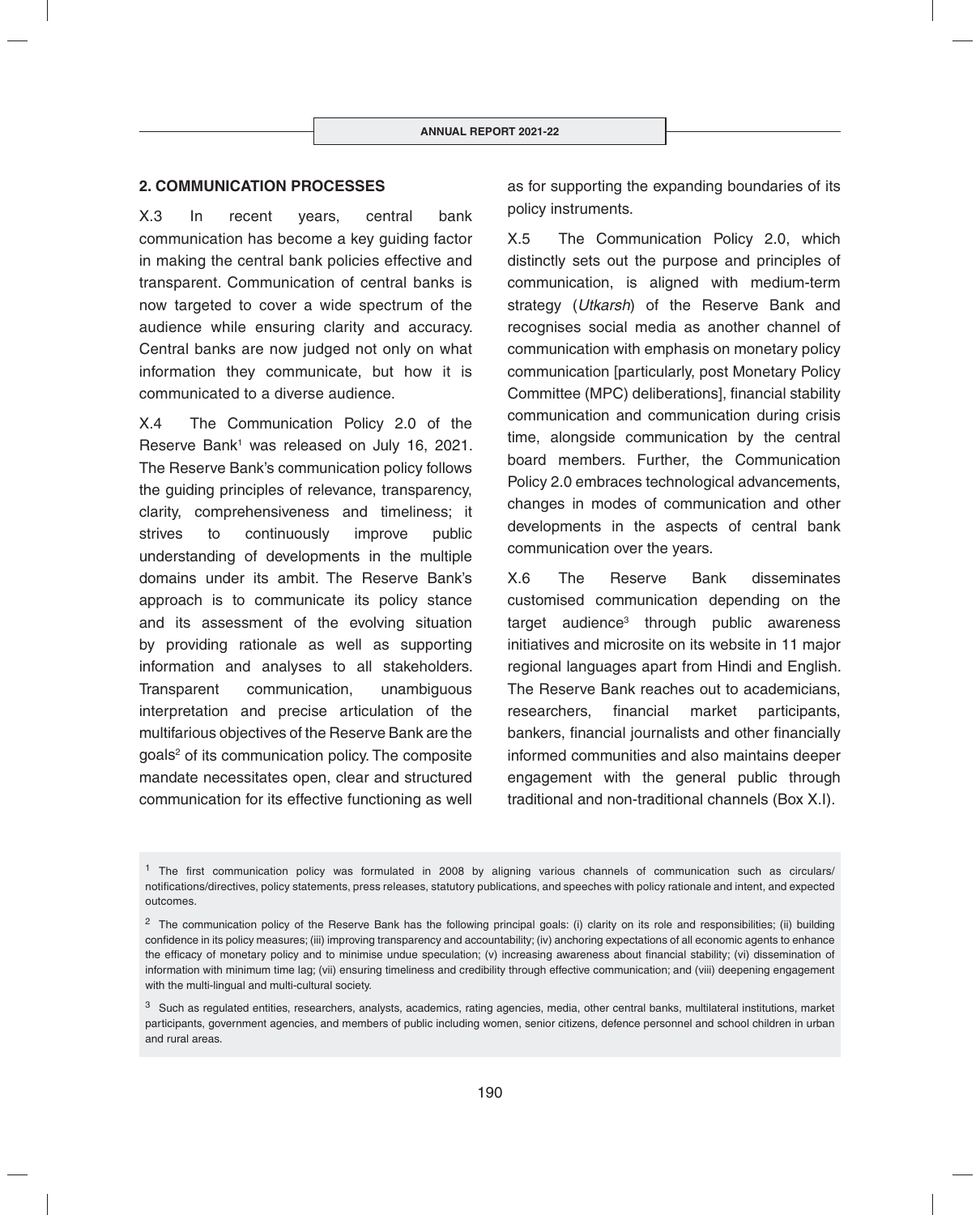### **Box X.1 Central Bank Outreach and Public Awareness**

In line with one of the broad goals of the Reserve Bank's Communication Policy 2.0 to disseminate customised communication depending on the target audience, the Reserve Bank reaches out to such audience through multiple channels such as the Reserve Bank's website, media interface, informal workshops, and social media, besides public awareness campaigns to reach out to the general public. Further, target-specific communication of public interest has also been released through social media and placed under the '*RBI Kehta Hai*' page of the Reserve Bank's website and YouTube channel - a multi-media and multi-lingual flagship public awareness initiative launched to educate the public about banking regulations and practices. Virtual modes of awareness campaigns also became crucial for spreading financial literacy among masses, particularly during the COVID-19 pandemic.

#### *New Initiatives*

In 2021, the Reserve Bank launched a few key initiatives to reach out to the general public by:

• Spreading awareness through a rap song which encourages people to transact digitally, while protecting themselves against cybercrimes like identity theft.

- Associating with Olympic gold medallist Neeraj Chopra, bronze medallist Bajrang Punia and Bhavani Devi through a sports broadcasting channel for warning people against digital banking frauds. The timing of the broadcast was synchronised with the Olympics sports events to maximise the impact.
- The Financial Literacy Week 2021 saw a creative change when the Reserve Bank animated its mascot for financial literacy named 'Money Kumar'.
- Spreading awareness on the need to be cautious while transacting digitally through an animated dance video and song with its mascot 'Money Kumar', which was broadcast on TV channels and its social media handles.
- Associating with a popular kids' dance show to spread the message "how to stay cyber secure".
- Use of popular television programmes like *Kaun Banega Crorepati* in multiple languages, to convey financial awareness messages.

Apart from these public awareness campaigns, the Reserve Bank constantly monitors its social media presence and envisages structured two-way communication and engagement over social media.

**Sourc**e: RBI.

# **Agenda for 2021-22**

X.7 Last year, the Department had set out the following goals under *Utkarsh*:

- To open for public a new section of 'The RBI Museum', which will be dedicated to the functions and working of the Reserve Bank (Paragraph X.8);
- To revamp the Reserve Bank's website with improved information architecture (Paragraph X.9);
- To continue to conduct virtual/physical workshops/sessions for the regional media on important regulatory and banking related issues (Paragraph X.10); and

 To use public awareness programmes, social media presence and other channels of communication to further deepen engagement with the society (Paragraph X.11-X.13).

### *Implementation Status*

### *Second Phase of 'The RBI Museum'*

X.8 Preparation of the visualisation and exhibits for the second phase of 'The RBI Museum' located at Kolkata (West Bengal) is currently underway. It will display exhibits pertaining to major functions of the Reserve Bank, such as currency management, banker to banks, banker to the government, financial markets, monetary policy,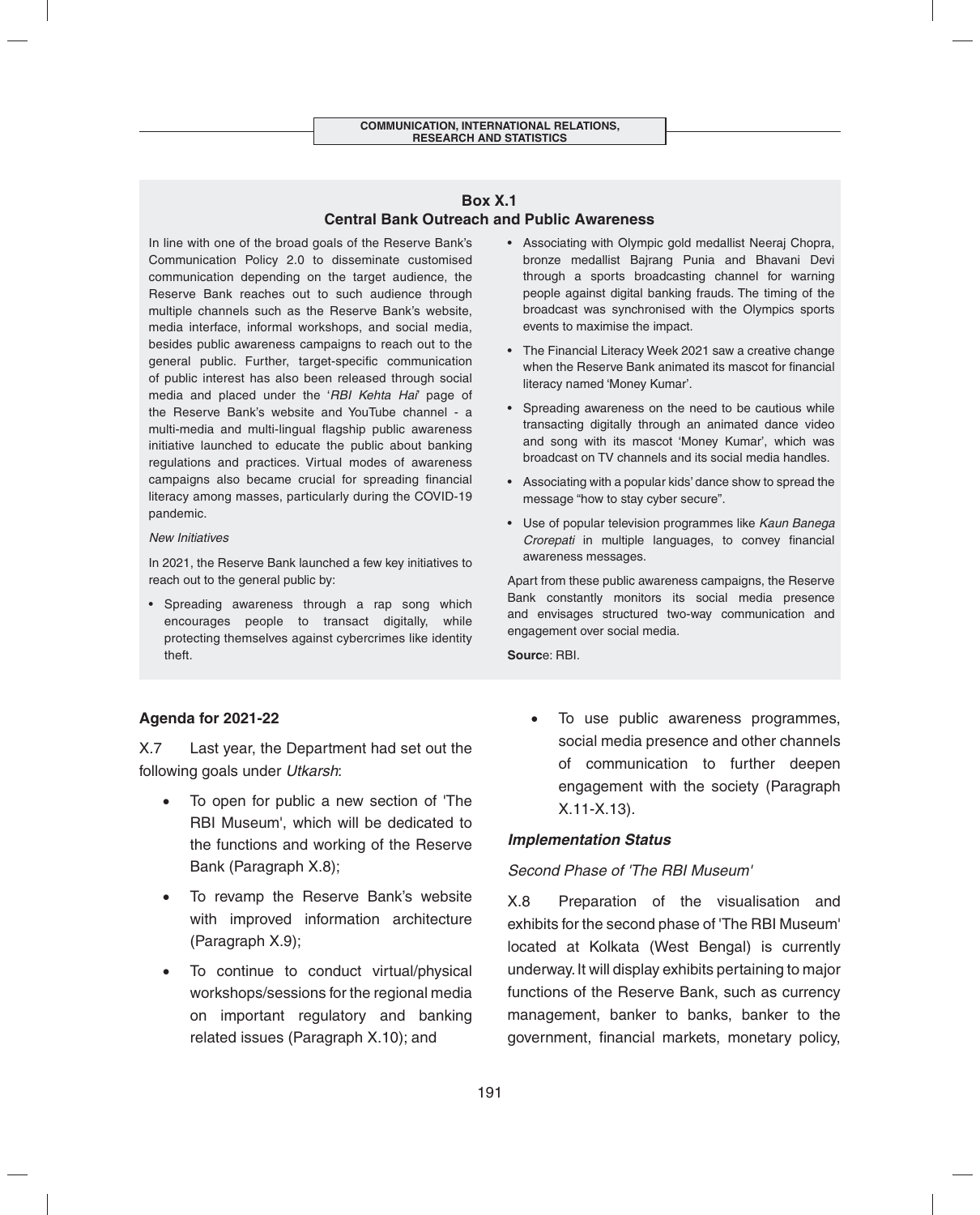regulation and supervision, foreign exchange and the Reserve Bank's role in the Indian financial system.

### *Revamping of Reserve Bank's Website*

X.9 The work of revamping and redesigning the Reserve Bank's website was awarded after following an open and competitive selection process. The revamped and redesigned website of the Reserve Bank is expected to be rolled out in 2022-23.

#### *Workshops for Regional Media Persons*

X.10 The Reserve Bank conducts regular workshops and interactions with the regional media to familiarise the media persons with major functional areas of the Reserve Bank. This promotes a clear understanding of the Reserve Bank's role and functions and in turn fosters better informed reporting on its regulations, policy actions and decisions. A workshop for the regional media was conducted at Hyderabad in September 2021.

### *Social Media Command Centre*

X.11 Department has set up a social media command centre for monitoring the Reserve Bank related communication on social and digital media on a near real time basis. Specific reports on media monitoring are generated, analysed and suitable measures are taken, if required. The Reserve Bank constantly monitors its social media presence and going forward envisages structured two-way communication and engagement with social media (Table X.1).

### *Public Awareness Campaigns*

X.12 The Reserve Bank continued to conduct 360-degree mass media public awareness campaigns through media channels, *viz.,* print,

### **Table X.1: Social Media Following (as on March 31, 2022)**

| Platform     | Name of Social Media<br>Handle/Page | Launched in                  | Number of<br>Followers/<br>Subscribers |
|--------------|-------------------------------------|------------------------------|----------------------------------------|
|              | 2                                   | 3                            | 4                                      |
| Twitter      | $i.@$ RBI<br>ii. @ RBIsays          | January 2012<br>August 2019  | 15.70 lakh<br>$1.13$ lakh              |
| YouTube      | Reserve Bank of India               | August 2013                  | $1.11$ lakh                            |
| Facebook     | i.@RBIsays<br>ii.@therbimuseum      | August 2019<br>February 2020 | 5,526<br>1,127                         |
| Instagram    | @reservebankofindia                 | January 2022                 | 9,381                                  |
| Source: RBI. |                                     |                              |                                        |

television, radio, digital, hoardings and SMS. Campaigns through cinema halls were kept on hold, following the COVID-19 protocols. The Reserve Bank also participated in highimpact unique programmes on television, *viz.,* Indian Premier League (IPL), *Kaun Banega Crorepati* (KBC), Euro Cup, Olympics, *Kon Honar Crorepati* (Marathi version of KBC), *Evaru Meelo Koteeswaralu* (Telegu version of KBC), and yearlong campaign on *Doordarshan* and All India Radio. In 2021, the Reserve Bank also launched some new initiatives to reach out to the wider public as alluded to earlier in Box X.1.

X.13 The Reserve Bank also spreads public awareness through social media such as Facebook, Instagram, Twitter, and YouTube.

### **Other Initiatives**

### *Communication Seminars*

X.14 During the year, three communication seminars were conducted for senior and top management of the Reserve Bank. The objectives of the communication seminars were: (i) to engage with senior management on nuances of external communication; (ii) to aid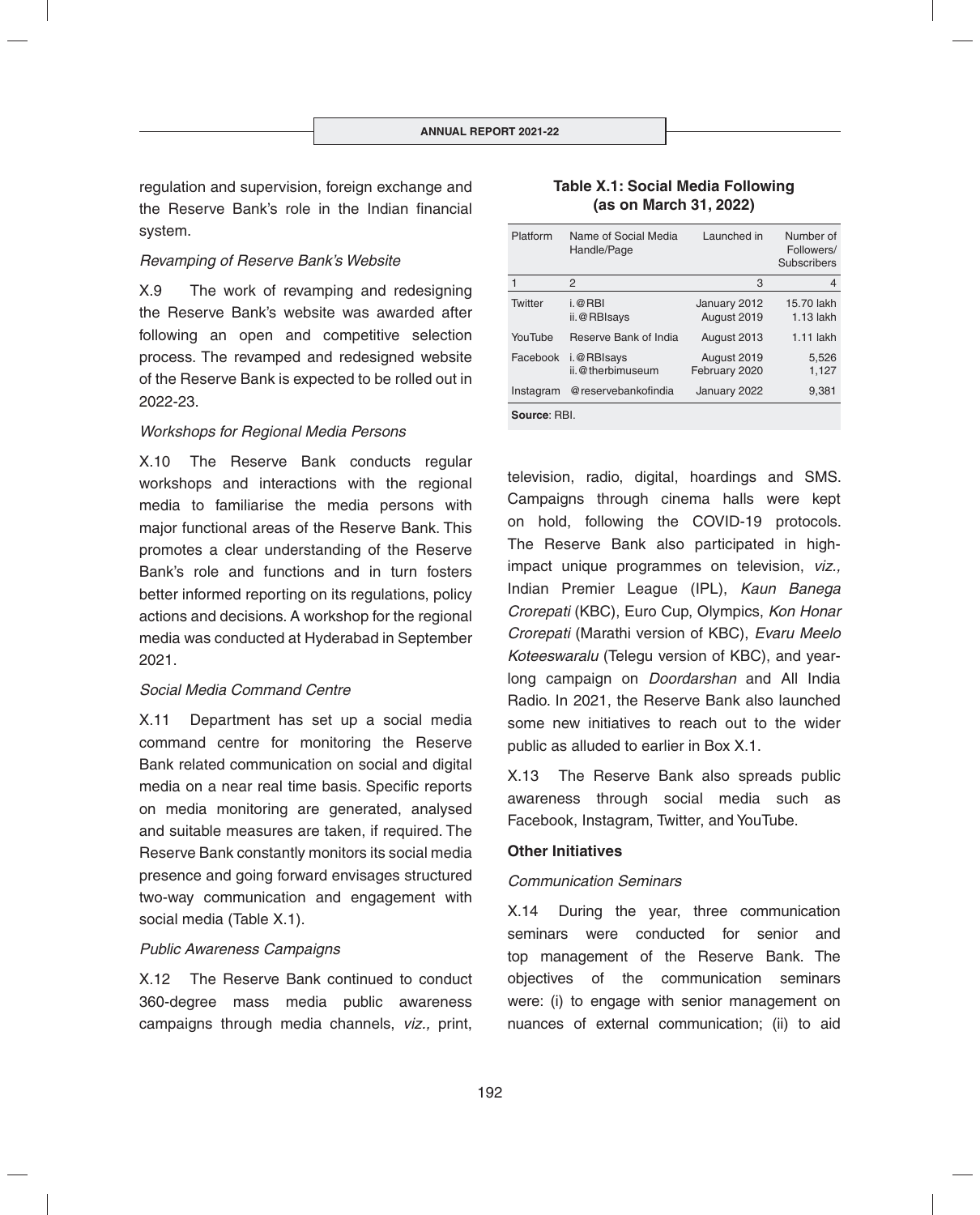Regional Directors, Banking Ombudsmen and Officers-in-Charge in communicating with the stakeholders, including media on various issues pertaining to their functional or geographical jurisdiction; and (iii) to equip senior management with strategies and techniques in communication during times of crisis.

X.15 A communication seminar for Executive Directors was organised on August 7, 2021 at Kashid, Maharashtra, and two communication seminars for Regional Directors/ Chief General Managers/ Officers-in-Charge and Ombudsmen were organised on July 30 and December 20, 2021 at Bengaluru and Amritsar, respectively.

### *Informal Media Interactions*

X.16 Apart from the structured post monetary policy press conferences on the days that monetary policy announcement is scheduled at bi-monthly intervals, the Reserve Bank conducts semi-structured media interactions in an informal set-up a few days after every monetary policy announcement, or as and when such an engagement is felt necessary. 16 such interactions were held during 2021-22 to explain the rationale behind major policy decisions, seek feedback from media persons and clarify their doubts and concerns on the domain.

# *RBI Website*

X.17 During the year, a new FinTech microsite was made live in co-ordination with FinTech Department and Reserve Bank Information Technology Pvt. Ltd. (ReBIT).

X.18 During 2021-22, the Department released 1,953 press releases, 200 notifications/circulars, 16 master directions and uploaded 37 interviews/ speeches of the top management, six RBI reports, 10 working papers, 1,026 tenders and 97 recruitment related advertisements.

### **Agenda for 2022-23**

X.19 During 2022-23, the Reserve Bank's communication channels would be further strengthened, and efforts will be made to:

- Revamp the Reserve Bank's website with improved information architecture *(Utkarsh)*;
- Greater engagement with general public through additional social media platforms, such as Instagram and enhance two-way communication efforts through active social media listening *(Utkarsh)*;
- Layering of public awareness messages for last-mile connectivity by adding illustrations, animations and infographics for interactive campaigns;
- Targeted media monitoring at the level of regional offices of the Reserve Bank;
- Revisiting the style and usage in written communication as a step towards simplifying the Reserve Bank's internal and external communication content; and
- Conducting impact assessment of the Reserve Bank's public awareness campaigns to gauge the effectiveness.

# **3. INTERNATIONAL RELATIONS**

X.20 During 2021-22, the Reserve Bank further strengthened economic and financial relations with international organisations and multilateral bodies through its International Department.

### **Agenda for 2021-22**

X.21 The Department had set out the following goals:

 Follow up on the issues relating to the International Financial Architecture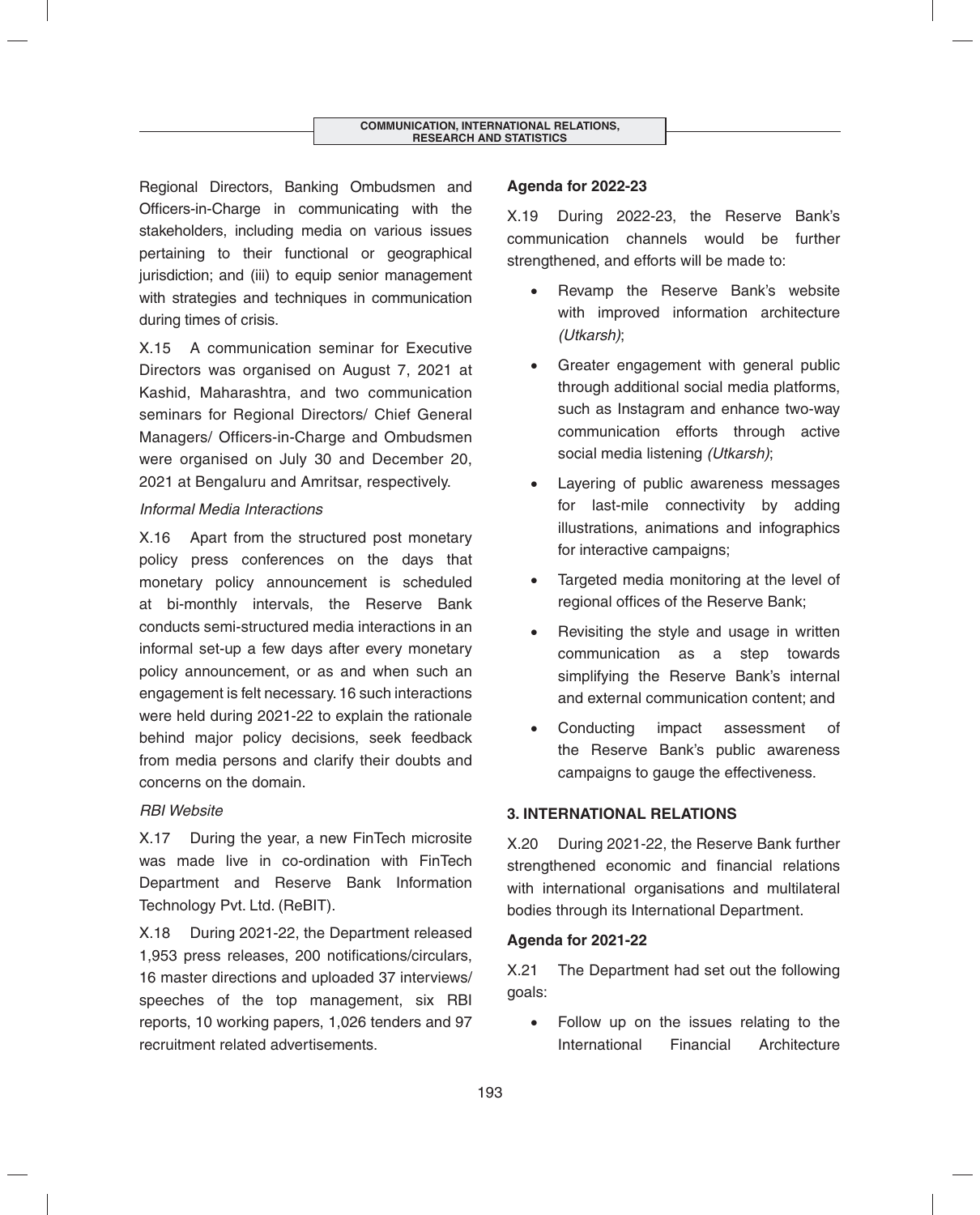Working Group (IFA WG) of the G20 *(Utkarsh)* [Paragraph X.22-X.23];

- Successful completion of the IMF Article IV surveillance by the IMF Mission to India *(Utkarsh)* [Paragraph X.24];
- Continue to deliver under various initiatives including the BRICS *(Utkarsh)* [Paragraph X.25-X.28];
- Continue to support the South Asian Association for Regional Cooperation (SAARC) countries *(Utkarsh)* [Paragraph X.29-X.30]; and
- Strengthen engagement with the G20 in the run-up to taking over the Presidency in 2023 (Paragraph X.31).

### *Implementation Status*

### *IMF and IFA Related Issues*

X.22 The Department participated in the meetings of the G20 IFA WG and provided inputs on issues relating to volatility in capital flows, adequacy of global financial safety net (GFSN). and the new general allocation of the Special Drawing Rights (SDRs) by the IMF.

X.23 The Department provided inputs for participation in the biannual meetings of the International Monetary and Financial Committee (IMFC) held virtually in April and October 2021. A new Note Purchase Agreement (NPA) 2020 was signed between the Reserve Bank of India (RBI) and the IMF. The NPA 2020 amounting to USD 3.9 billion is effective from September 24, 2021.

X.24 In view of the pandemic, the Article IV engagement with the IMF was held in a virtual format in July 2021. The Department regularly participated in various surveys of the IMF such as Annual Report on Exchange Arrangements

and Exchange Restrictions (AREAER), the Macroprudential Policy Survey, and surveys on climate risks and cyber risks. The Department also participated in the IMF's Independent Evaluation Office (IEO) Survey for assessment of the IMF's capacity development.

X.25 The Department firmed up the Reserve Bank's stance and provided inputs to the Ministry of Finance (MoF), Government of India (GoI) on various international policy issues. The Department also worked closely with the Ministry of Commerce and Industry and provided inputs for various bilateral, plurilateral and multilateral trade negotiations relating to the World Trade Organisation (WTO).

X.26 The Department provided inputs for the World Bank's India Development Update 2021, participated in the Organisation for Economic Cooperation and Development's (OECD) Advisory Task Force on the Codes (ATFC) meetings and coordinated the completion of the Asian Development Bank's Asia Small and Medium-Sized Enterprise Monitor (ASM) 2021.

# *BRICS, SAARC and Bilateral Cooperation*

X.27 As the BRICS Chair in 2021, the Reserve Bank led the BRICS central bank workstream in 2021 (Box X.2), which led up to the BRICS Leaders' New Delhi Declaration in the XIII BRICS Summit held on September 9, 2021.

X.28 The Reserve Bank conducted the maiden Contingent Reserve Arrangement (CRA) test run of the IMF-linked portion in 2021 and initiated discussions to establish a framework for coordination between the CRA and the IMF.

X.29 The Reserve Bank extended currency swap support aggregating USD 1.05 billion to three SAARC central banks. Under the SAARCFINANCE Scholarship Scheme for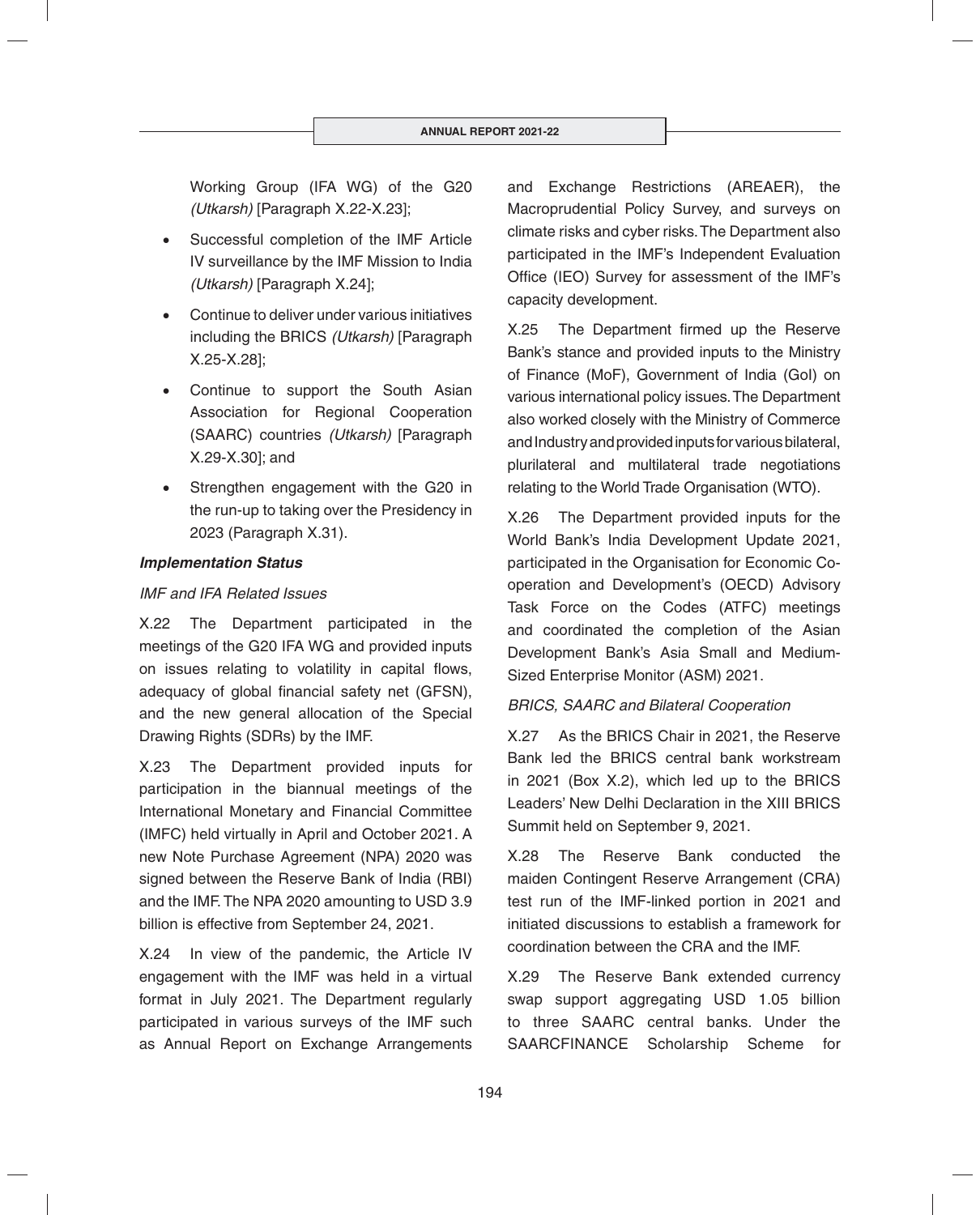### **Box X.2 BRICS Chair 2021 – RBI Achievements**

In 2021, the Reserve Bank achieved the following milestones under BRICS Chair of India:

- Several BRICS high-level meetings of Finance Ministers and Central Bank Governors (FMCBG), Finance and Central Bank Deputies (FCBD), CRA Governing Council (GC), CRA Standing Committee (SC) and CRA technical and research groups were conducted during the year.
- The BRICS Economic Bulletin 2021 with the theme "*Navigating the Ongoing Pandemic: The BRICS Experience of Resilience and Recovery*" was published under the aegis of the CRA Research Group.
- BRICS deepened its cooperation in 2021 by exchange of information on cyber threats and sharing of experience in countering cyber-attacks in the financial sphere.
- BRICS e-Booklet on "*Information Security Regulations in Finance", "Compendium of BRICS Best Practices on*

the academic year 2022-23, the Reserve Bank selected four candidates, two from the Bangladesh Bank and one each from the Royal Monetary Authority of Bhutan and the Nepal Rastra Bank (NRB) for pursuing higher studies in recognised Indian Universities/ institutions.

X.30 The fourth Joint Technical Coordination Committee (JTCC) meeting, hosted by the NRB, was held virtually on September 6, 2021. The meeting covered discussions on issues raised by the NRB relating to currency management, noncompetitive bidding in T-bills, and other issues relating to foreign trade, balance of payments and foreign direct investment.

# *G20 and its Working Groups*

X.31 The Department provided research briefs/ inputs for the agenda issues under the Italian and Indonesian Presidencies. India has entered the G20 Troika from December 2021, ahead of the Indian Presidency in 2023.

*Information Security Risks: Supervision and Control"*, and *"BRICS Digital Financial Inclusion Report"* were the important publications during 2021.

- BRICS Seminar on "*Information Security and Consumer Protection*" was organised on December 15, 2021.
- The Reserve Bank has undertaken several initiatives, including the BRICS Collaborative Study on "COVID-19: *Headwinds and Tailwinds for BoP of the BRICS*" and a dialogue with the IMF under the CRA.
- The BRICS Payments Task Force (BPTF) has taken various measures in 2021 to strengthen cooperation amongst BRICS countries on payments systems. The BPTF Annual Report 2021 and the CRA Evaluation Report were produced during the year.

**Source**: RBI.

### **Other Initiatives**

# *Engagement with BIS*

X.32 The Department provided analytical support that shaped RBI's stance on issues discussed in various meetings of the Bank for International Settlements (BIS), including the Committee on the Global Financial System (CGFS).

X.33 The Department contributed to various BIS surveys including on mandate of the central bank beyond price stability, post-pandemic modes of working and opinion surveys to gauge public awareness and perception of central banks. It also coordinated the Reserve Bank's participation in the CGFS workshop on non-bank financial institutions (NBFIs) and the functioning of government bond markets. In addition, the Department also provided support and inputs for activities related to the BIS Board and its Administrative Committee.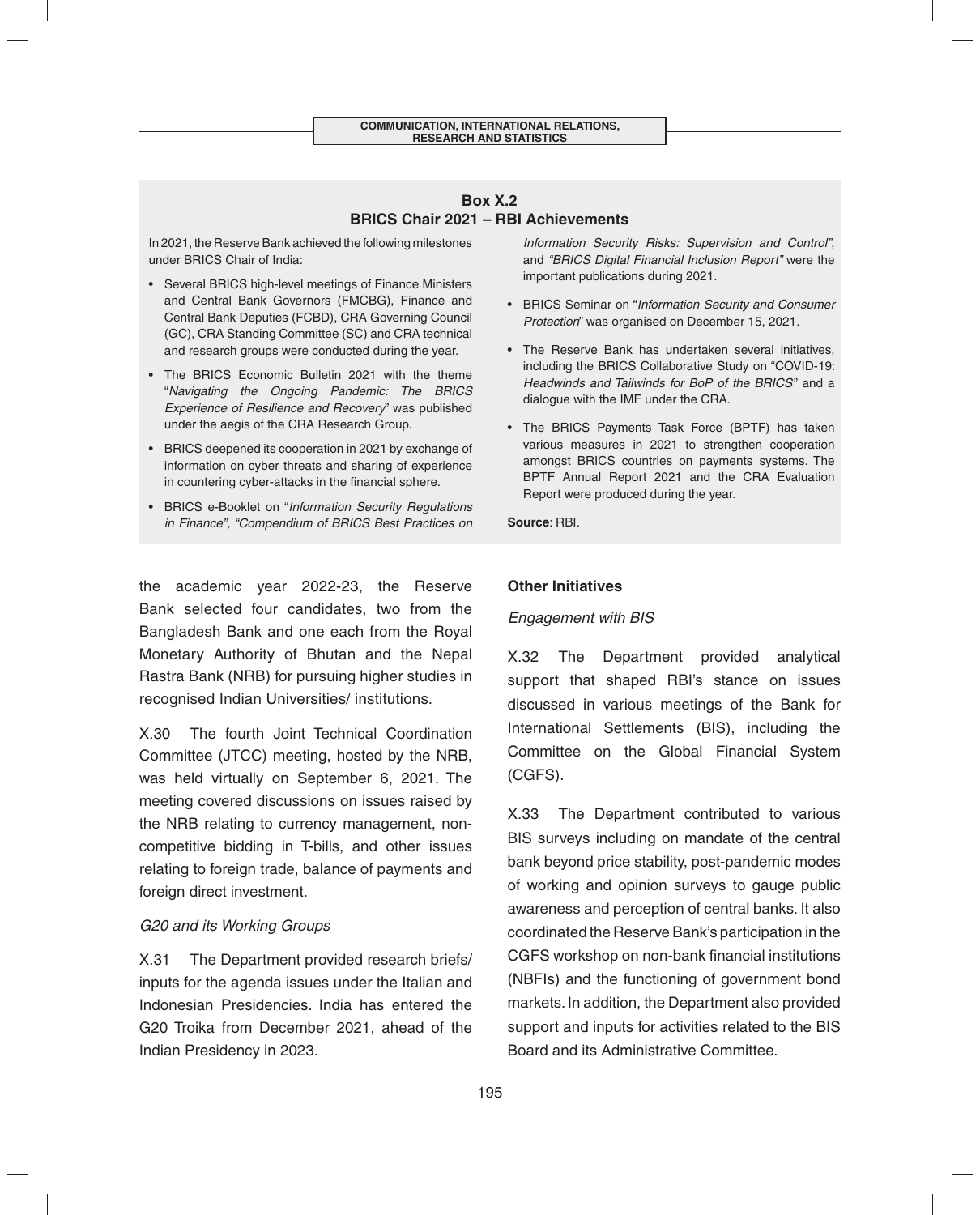### *FSB Initiatives on Global Financial Regulation*

X.34 The Department prepared inputs for presenting India's stance in various Committees and Working Groups of the Financial Stability Board (FSB).

X.35 With India as the co-chair of FSB's Regional Consultative Group, Asia (RCG-Asia), the Department organised two meetings of the RCGA in virtual mode. Contributions were made to the FSB's annual monitoring exercise to assess global trends and risks from the NBFIs. The Department also provided inputs for various surveys<sup>4</sup> conducted by the FSB.

X.36 The Reserve Bank joined the Network for Greening of the Financial System<sup>5</sup> (NGFS) on April 23, 2021 and the Department spearheaded the effort for this outcome. The Reserve Bank, as a member central bank, has been contributing to the work of NGFS (Box X.3).

X.37 The Department is the nodal point for bilateral dialogues/ meetings with other countries and for various other bilateral issues.

### **Other Activities**

X.38 The Reserve Bank continued its active engagement with the South Asia Regional Training and Technical Assistance Centre (SARTTAC) and the South East Asian Central Banks (SEACEN) Centre. A mid-term evaluation of IMF's SARTTAC operations by external agencies was facilitated by the Department.

X.39 The third Senior Level Dialogue (SLD) between the Reserve Bank and Bank of Japan (BoJ) was organised and hosted on November 29, 2021 in a virtual format. The SLD is organised every year to deepen relations, strengthen the exchange of information and reinforce cooperation in the field of central banking between the two central banks.

# **Box X.3 NGFS' Glasgow Declaration and Reserve Bank's Commitment**

As part of contribution to the COP26, the NGFS released the "*NGFS Glasgow Declaration: Committed to Action"*, in which it set forth future plans to improve the resilience of the financial system to climate-related and environmental risks, and for supporting the transition towards a sustainable economy.

Alongside, the Reserve Bank also published its *Commitment to Support Greening India's Financial System* on November 3, 2021. The Reserve Bank broadly supports the NGFS declaration. Specifically, keeping in view the national commitments, priorities and complexity of India's financial system, a commitment has been made to explore

how climate scenario exercises can be used to identify vulnerabilities in the Reserve Bank supervised entities' balance sheets and business models. Also, the Reserve Bank shall work to integrate climate-related risks into financial stability monitoring and shall also build awareness about climate-related risks among regulated financial institutions.

#### **References:**

- 1. NGFS Glasgow Declaration: Committed to Action, Glasgow, November 3, 2021.
- 2. RBI, Statement of Commitment to Support Greening India's Financial System - NGFS, November 3, 2021.

<sup>&</sup>lt;sup>4</sup> Survey on regulatory and supervisory approaches to addressing climate risks at financial institutions, survey on leveraged loan definitions, survey on implementation of reforms in OTC derivatives, thematic peer review of the corporate debt workouts and survey on cyber incident reporting.

<sup>&</sup>lt;sup>5</sup> The NGFS is a group of central banks and supervisors willing to share best practices and contribute to the development of environment and climate risk management in the financial sector.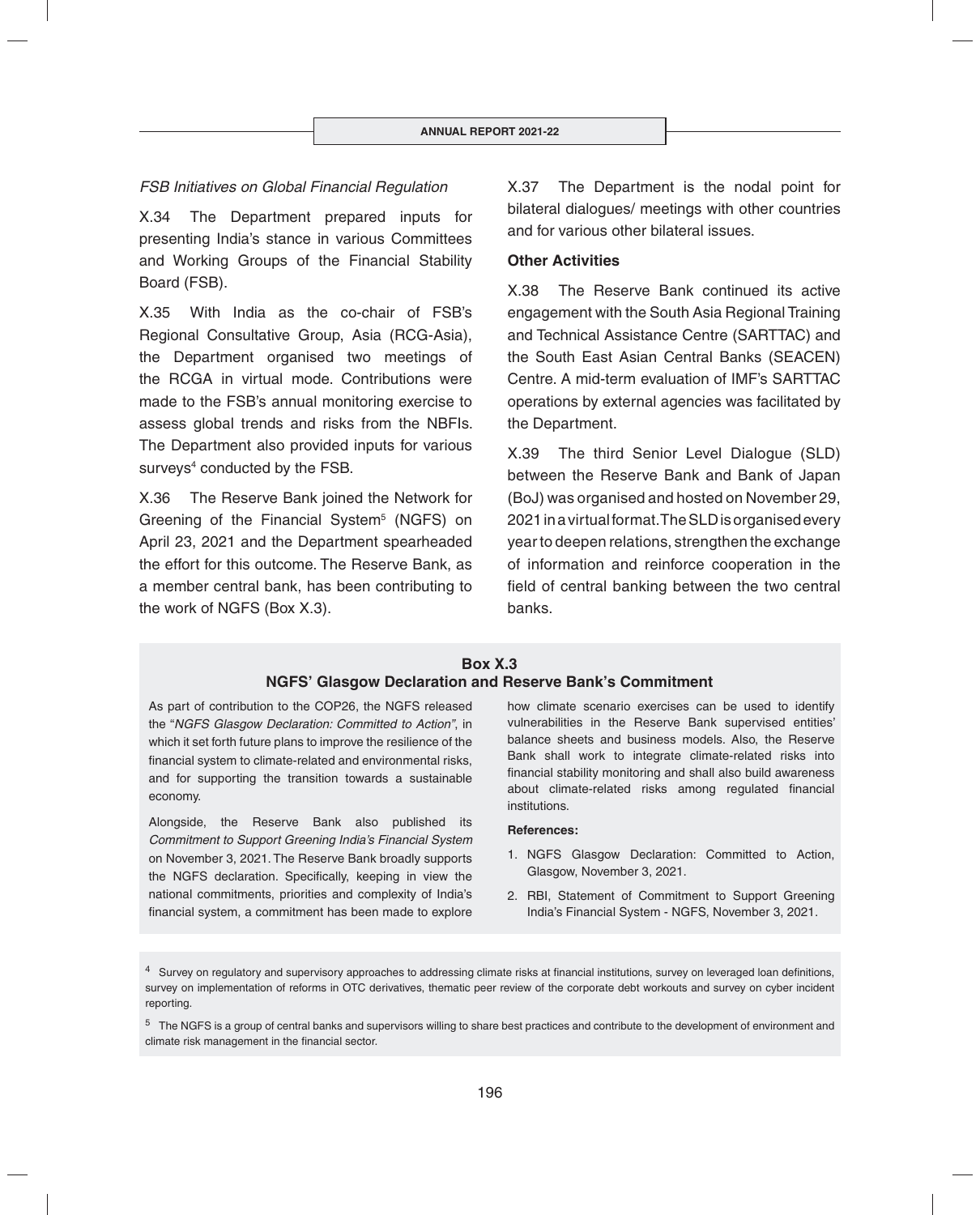# **Agenda for 2022-23**

X.40 In the year 2022-23, the Department will focus on attaining the following milestones:

- Deepening engagement with multilateral institutions including on issues under IFA WG of the G20;
- Participation in Advisory Group for G20 Finance Track Agenda set up by the MoF. GoI to ideate on priorities, suggest outcomes/ deliverables and provide expert quidance on the finance track agenda under the 2023 Indian Presidency of the G20;
- India will take over the G20 Presidency on December 1, 2022 and several highlevel and working group meetings will be organised in collaboration with the Government of India;
- Increasing exposure visits and capacity building support for SAARC and other countries through formal MoUs or otherwise; and
- Strengthening BRICS central banks' cooperation through various channels of engagement.

# **4. GOVERNMENT AND BANK ACCOUNTS**

X.41 The Department of Government and Bank Accounts (DGBA) oversees the functions of the Reserve Bank as banker to banks and banker to governments, besides maintenance of internal accounts and formulation of accounting policies of the Reserve Bank.

### **Agenda for 2021-22**

X.42 Last year, the Department had set out the following goals under *Utkarsh:*

- Pursuing the on-going agenda of integration of central and state government systems with *e-Kuber* for e-payments and e-receipts (Paragraph X.43); and
- Providing dashboard facility to governments for self-monitoring of e-receipts and e-payments transactions (Paragraph X.44).

### *Implementation Status*

*Pursuing the on-going Agenda of Integration of Central and State Government Systems with e-Kuber for e-Payments and e-Receipts*

X.43 During the year, the Treasury Single Account (TSA) system for central government autonomous bodies has been extended for universal application in coordination with Office of Controller General of Accounts, Ministry of Finance. One Union Territory (UT) has been on-boarded for e-payments and two state governments have completed testing and are expected to be onboarded soon. Two other state governments are in the process of carrying out changes to their internal systems for integration with *e-Kuber*.

*Providing Dashboard Facility to Governments for Self-monitoring of e-Receipts and e-Payments Transactions*

X.44 The facility is in advanced stages of design/development and fine-tuning to meet the requirements of governments.

# **Major Initiatives**

# *Induction of Scheduled Private Sector Banks as Agency Bank*

X.45 After the lifting of embargo placed on private sector banks to undertake fresh or additional government business by Department of Financial Services, Ministry of Finance, Government of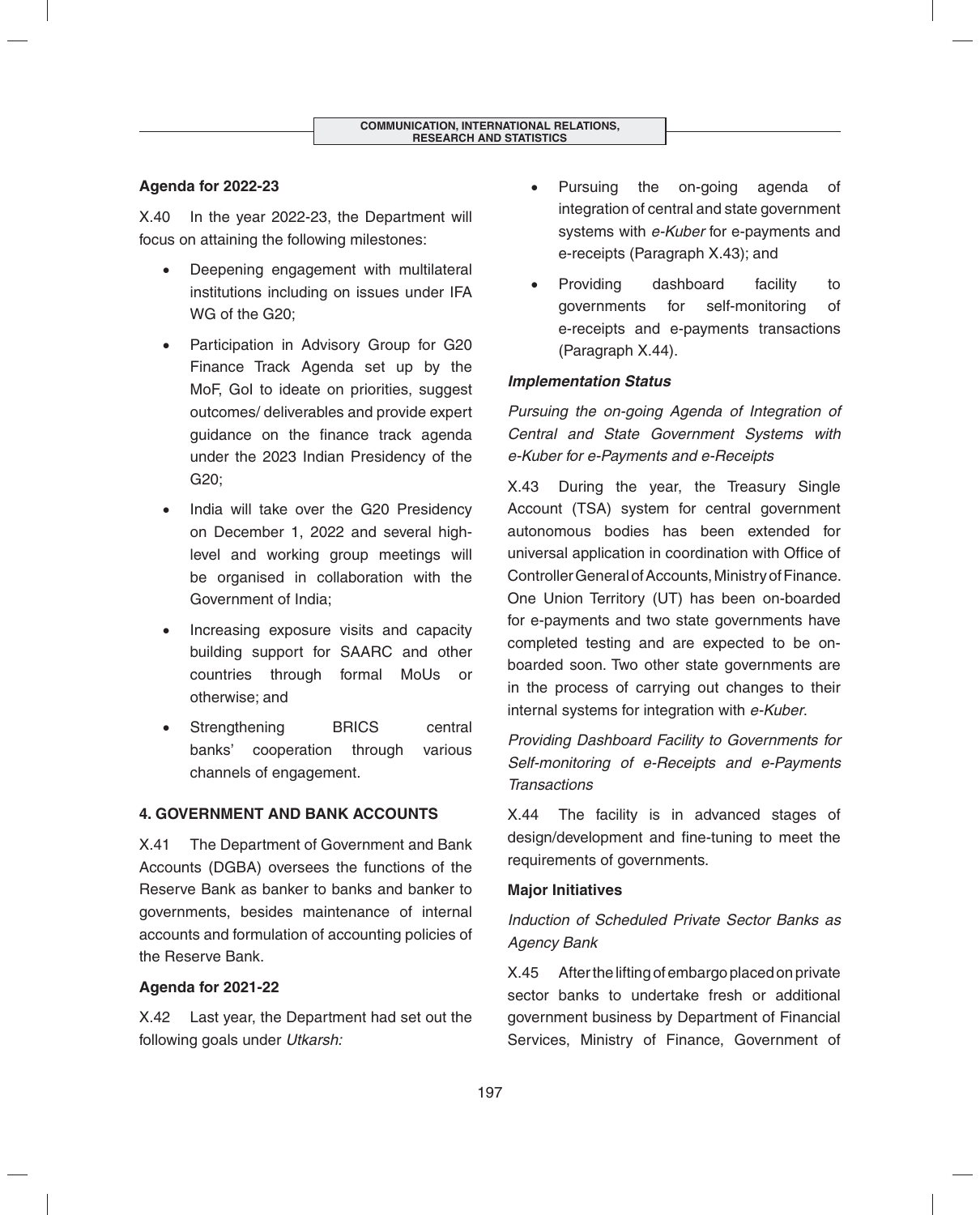India, revised guidelines have been issued by the Reserve Bank for authorising scheduled private sector banks as its agency banks for conduct of government business. As on March 31, 2022, there are 31 agency banks comprising all 12 public-sector banks (post amalgamation) and 19 scheduled private sector banks which are undertaking government business on behalf of the Reserve Bank.

# *Extension of online Memorandum of Error (MoE) Process in GST Framework to All State Governments*

X.46 During the year, the online MoE process was extended to seven more state governments and one UT for reconciliation of GST transactions. As on March 31, 2022, 14 state governments and two UTs have been successfully onboarded on the online MoE platform. Moreover, one state government has completed the testing and is expected to go live shortly, nine more state governments are in various stages of testing.

# *Integration of Express Cargo Clearing System (ECCS) with E-Payment Gateway of ICEGATE*

X.47 *E-Kuber* of the Reserve Bank is integrated with Indian Customs Electronic Gateway (ICEGATE) system of the Central Board of Indirect Taxes and Customs (CBIC) since July 1, 2019 for payment of central excise, service tax and special economic zone (SEZ) custom duty. During the year, ECCS was also integrated with *e-Kuber* through ICEGATE payment gateway from August 2021 thus enabling payment of requisite duties by taxpayers directly into the accounts of CBIC maintained at the Reserve Bank using NEFT/RTGS payment option.

# *Universalisation of Treasury Single Account (TSA)*

X.48 As announced in the Union Budget speech in February 2021, and as per the office memorandum dated February 22, 2021 issued by the Department of Economic Affairs, Ministry of Finance, the TSA

system is being extended for universal application in coordination with Office of Controller General of Accounts, Ministry of Finance.

# **Other Developments**

X.49 The facility of account validation through National Payments Corporation of India (NPCI) was rolled out during the year and three state governments have been on-boarded.

X.50 Facility of direct benefit transfer (DBT) payment using *Aadhaar* Payment Bridge System (APBS) for governments through *e-Kuber* has been enabled and one state government has been on-boarded during the year.

X.51 Facility for dissemination of changes in Indian Financial System Code (IFSC) through XML based notification to government systems integrated with *e-Kuber* for e-payments is under testing.

X.52 Facility for providing Application Programming Interface (API) web-based reconciliation system is being implemented in consultation with Office of Controller General of Accounts, Ministry of Finance, GoI.

X.53 Office of Controller General of Defence Accounts (CGDA) is in the process of enabling defence pension payments to Nepal-domiciled pensioners under the Indo-Nepal Remittance Facility through *e-Kuber* integration with CGDA's SPARSH [System for Pension Administration (Raksha)].

# **Agenda for 2022-23**

X.54 For 2022-23, the Department proposes the following agenda in line with *Utkarsh*:

• Enhancing the payments (non-pension) by Central Civil Ministries through integration between *e-Kuber* and Public Fund Management System, including Inter-Government Adjustment Advice;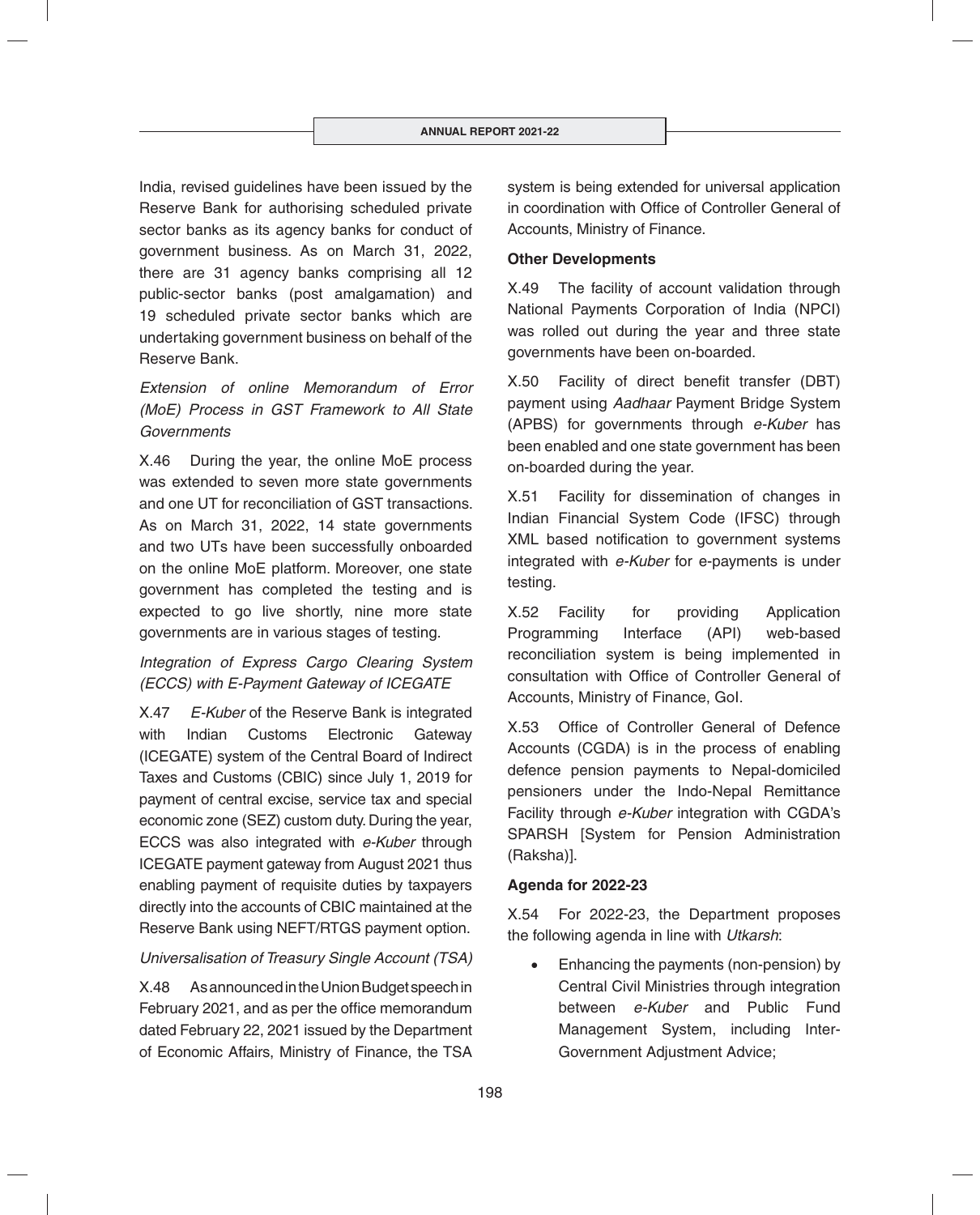- Enhancing the e-payment transactions (non-pension) of state governments who are already integrated with *e-Kuber*;
- Integration of state governments with *e-Kuber* for e-receipts for direct NEFT/ RTGS based receipts and agency bank reporting;
- Integrating remaining state governments in North-East region with *e-Kuber*; and
- Onboarding of agency banks for collection of customs duty receipts through ICEGATE portal of the Central Board of Indirect Taxes and Customs (CBIC).

# **5. MANAGING FOREIGN EXCHANGE RESERVES**

X.55 The Russia-Ukraine conflict has roiled financial markets and injected a fresh dose of uncertainty in the global economy, which was already struggling to recover from the pandemic-driven shock. The initial indications suggest that the conflict could impact the global macroeconomy primarily through the inflation channel, though growth is also likely to take a hit as the conflict prolongs. In this *milieu* of dynamic global macroeconomic environment and increasing geo-political uncertainties, safety, liquidity and return in that order continued to guide the Department of External Investments and Operations (DEIO) as investment objectives for managing foreign exchange reserves (FER). On a year-on-year basis, FER increased by 5.3 per cent during 2021-22 as compared with 20.8 per cent in the previous year.

X.56 Gold has traditionally offered reserve managers many benefits, such as the absence of default risk, diversification of portfolio, low correlation with other asset classes and safe haven investment during different phases of financial cycles  $(Box X.4)$ .

# **Box X.4 Gold as a Financial Asset in Different Phases of Financial Cycles**

Gold is a unique asset with attributes of financial assets. Gold acts as a diversifier and is a vehicle to mitigate losses in times of market stress. Gold has delivered positive returns over the long run, often outperforming other major asset classes (Chart 1). In the context of a negative relationship between the US dollar and the price of gold, as observed by many analysts and researchers, Pukthuanthong and Roll (2011) showed that price of gold in terms of US dollar increases while the US dollar depreciates against other currencies. They further showed that the fall in price of gold in USD terms can be associated with currency depreciation in every country.

The financial cycle may be constructed based on economic fluctuations that originate in the financial system. It typically manifests itself as a co-movement between credit aggregates and asset prices. The Global Financial Crisis (GFC) reinvigorated the interest in studying financial cycles. Stremmel (2015) identified the key ingredients for European financial cycles by constructing techniques and contrasting different financial indicators such as credit aggregates, asset prices and banking sector variables. More recently, Potjagailo and Wolters (2020) have used a time-varying

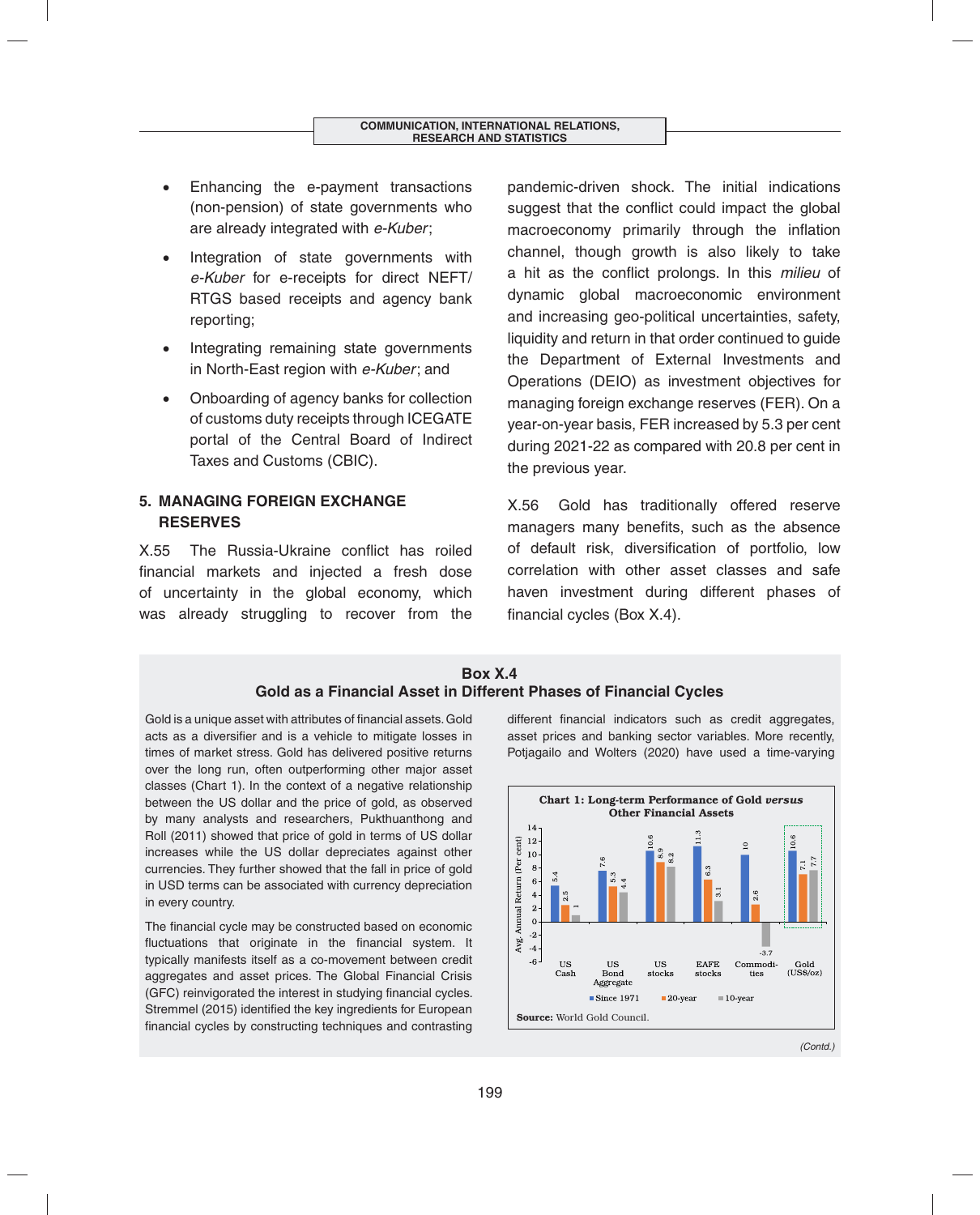dynamic factor model to analyse co-movement in credit, house prices, equity prices, and interest rates across 17 advanced economies over 130 years. They observe global co-movement across financial variables as well as variablespecific global cycles of different lengths and amplitudes. Global cycles have gained relevance over time. For equity prices, they now constitute the main driver of fluctuations in most countries. Global cycles in credit and housing have become much more pronounced and protracted since the 1980s, but their relevance increased for a sub-group of financially open and developed economies only.

The performance of gold as a financial asset during different phases of financial cycles has been examined using a combination of Baxter-King filter and the Harding and Pagan's cycle dating algorithm. This is used to determine the financial cycles from the credit-to-GDP and GDP weighted equity indices. To determine the property cycle, the periods with negative and positive year-on-year GDP weighted percentage changes in prices were segregated. The objective behind using above methodologies is to construct meaningful cycles for the study. This helps to understand the relation between gold returns and explanatory variables in the different phases of financial cycles.

As per earlier studies and empirical findings, gold's price is driven by the performance of USD. The filtered credit, equity and property cycles have unique characteristics in terms of amplitude and duration which is well expected from the financial markets. In a sample of 21 years, both cycles peaked before the two international financial events (2001 market crash and 2008 global financial crisis). However, it

X.57 The 49<sup>th</sup> Board of Directors' Meeting of the Asian Clearing Union (ACU) held virtually on May 24, 2021 (Chair: Reserve Bank of India) deliberated on various issues such as resuming the use of Euro in the ACU mechanism, ways in which the ACU platform can be expanded and strengthened, issues faced by the exporters and importers in using the ACU mechanism, among others.

X.58 As part of diversification strategy, the Reserve Bank continued to purchase gold during the year. The Department also continued in its endeavour to ensure effective diversification of reserves by exploring new asset was observed that the equity cycle reaches peak before the credit cycle. This can be explained due to the nature of credit and equity markets as credit build-up and wind down takes a longer time than changes in the equity indices. Both the cycles witness highest peaks before the global financial crisis. This observation is supported by Claessens, Kose and Terrones (2011) that recoveries coinciding with booms in credit and housing markets are stronger. The observations across the various phases of the different financial cycles imply that in addition to providing a greater risk hedge to USD, gold's performance as a safe asset among other asset classes has also improved in the recent phases of financial cycles.

#### **References:**

- 1. Claessens, Kose and Terrones (2011), 'How Do Business and Financial Cycles Interact?', *IMF working paper*, IMF.
- 2. Pukthuanthong, K. and Roll, R. (2011), 'Gold and the Dollar (and the Euro, Pound and Yen)', *Journal of Banking and Finance*, 35(8), 2070-2083.
- 3. Potjagailo and Wolters (2020), 'Global Financial Cycles since 1880', *Staff Working Paper*, No. 867, Bank of England.
- 4. Ranjan, Aniket and Naveen Kumar (2022), 'Performance of Gold as a Financial Asset During Different Phases of Financial Cycles', Social Science Research Network (SSRN), March.
- 5. Stremmel, H. (2015), 'Capturing the Financial Cycle in Europe', *Working Paper Series*, European Central Bank.

classes/jurisdictions for deployment of foreign currency assets (FCA), while adhering to the primary objectives of safety and liquidity. The process of scaling up of newly introduced products such as forex swaps and repos also continued during the year.

### **Agenda for 2021-22**

X.59 Last year, the Department had set out the following goals:

 Continue to explore new asset classes, new jurisdictions/ markets for deployment of FCA for portfolio diversification and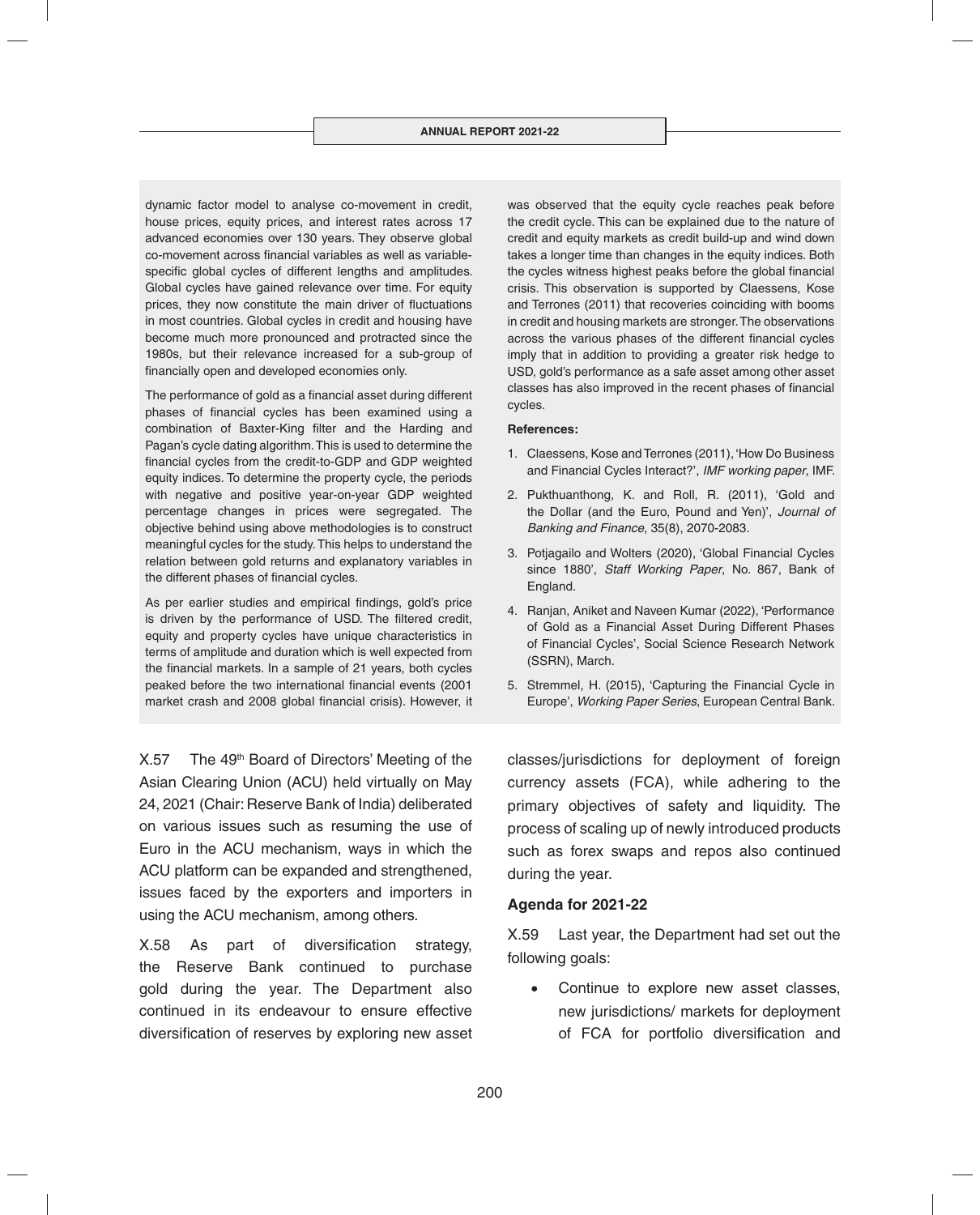in the process tap advice from external experts, if required (Paragraph X.60);

- Leverage IT in the form of contemporary treasury management solution for FER management *(Utkarsh)* [Paragraph X.61]; and
- Roll-out system based daily computation of weighted average cost for assets (Paragraph X.62).

# *Implementation Status*

X.60 The Department continued in its endeavour to ensure effective diversification of reserves by exploring new asset classes/ jurisdictions for deployment of FCA, while adhering to the primary objectives of safety and liquidity. The process of scaling up of newly introduced products continued during the year.

X.61 The Department has initiated the process of implementing a new treasury application which is targeted to go live during 2022-23.

X.62 During the year, the system-based daily computation of weighted average cost for foreign currency assets was developed and implemented effective April 1, 2022.

# **Agenda for 2022-23**

X.63 For 2022-23, the Department will focus on the following goal:

 In order to ensure effective deployment of forex reserves, the Department will continue to explore new products/ opportunities, while ensuring the safety and liquidity of FCA.

# **6. ECONOMIC AND POLICY RESEARCH**

X.64 As the knowledge centre of the Reserve Bank with a focus on issues relating to the economy and the financial system, the Department of Economic and Policy Research (DEPR) provides research-based inputs and management information system (MIS) services for policy formulation by the Reserve Bank. The Department generates primary national level data on various economic heads, prepares the statutory reports of the Reserve Bank, brings out several research publications, provides technical support to various operational departments and to technical groups/ committees constituted by the Reserve Bank from time to time, and promotes collaborative policy-oriented research with external experts. The Department is also the key repository and disseminator of secondary data on various heads relating to the Indian economy.

X.65 While fully adhering to COVID-19 protocols and safety measures, the Department provided all information and analytical inputs required for policy measures on time. Research and analysis related work continued without much disruption, and all research-related publications were also released on time. The Central Library facilitated uninterrupted remote access to various databases and other reference resources required for undertaking research. The Department also hosted a number of knowledge sharing sessions both on the online and offline platforms.

### **Agenda for 2021-22**

X.66 Last year, the Department had set out the following goals:

- Increase in the number of research studies for publication in the Reserve Bank of India Occasional Papers and Working Papers *(Utkarsh)* [Paragraph X.67];
- Forward-looking agricultural commodity price sentiment analysis, based on newspaper coverage, through big data applications *(Utkarsh)* [Paragraph X.68];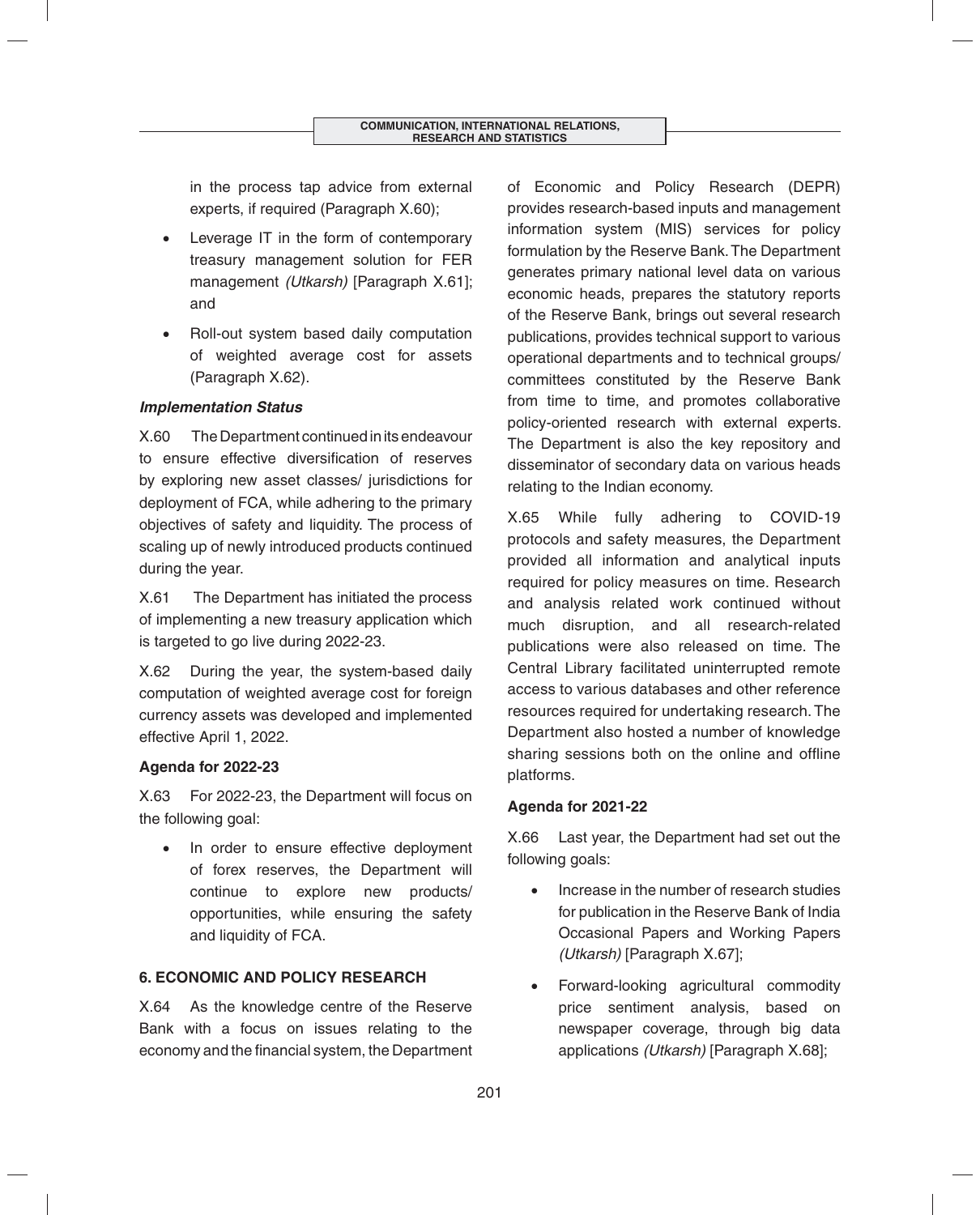- Development of an in-house expertise for data compilation under the KLEMS [capital (K), labour (L), energy (E), material (M) and services (S)] project (Paragraph X.69); and
- Conduct of an Itinerant Archives Exhibition on the first floor of the Reserve Bank Museum at Kolkata (Paragraph X.70).

# *Implementation Status*

X.67 During 2021-22, the Department published 67 research papers/articles, of which 20 were published in external international and domestic journals. In addition, 10 RBI Working Papers and eight papers in the RBI Occasional Papers were published during the year. The published papers covered a wide range of issues, such as leverage and investment dynamics of Indian corporate sector; macroeconomic implications of bank capital regulations; education loan NPAs; forecasting core inflation; long-run saving-investment relationship; measuring demand supply mismatch index to forecast inflation; the non-deliverable forwards (NDF) market; climate change; determinants of India's external commercial borrowings; policy responses for banks facing loan defaults; performance of inflation forecasting models; and monetary policy transmission through the lens of Monetary Conditions Index.

X.68 Based on the news coverage on agricultural commodities in nine leading English dailies, commodity-wise price sentiment indices were constructed using text mining techniques for three vegetables, namely tomatoes, onions and potatoes (TOP), as the volatility in the prices of these three vegetables has substantial bearing on the headline inflation. The results confirmed the usefulness of news-based sentiment in providing forward-looking information on price movements of TOP in the Consumer Price Index (CPI).

X.69 The Department created a new KLEMS Division for an in-house compilation of the KLEMS estimates. KLEMS database provides time-series estimates on total factor productivity and factor inputs [Capital (K), Labour (L), Energy (E), Material (M), and Services (S)] for the Indian economy and 27 subsectors. The knowledge transition from the external experts at the Delhi School of Economics to the KLEMS Division was completed during the year. The Division successfully completed a parallel estimate of KLEMS for 2018-19, following which the KLEMS data were posted on the Reserve Bank's website.

X.70 The RBI Archives identified the relevant archival documents and prepared a story line for the Itinerant RBI Archives Exhibition.

### **Other Initiatives**

X.71 The Department employed a new approach to forecast GDP growth, involving the use of innovative machine learning algorithms. GDP nowcasting using a dynamic factor model was augmented with most relevant sets of indicators and the model is now being used to nowcast GDP of recent quarters.

X.72 In view of the pandemic, the Department also undertook research on certain pandemicrelated issues, including the impact of the global supply chain disruptions on real GDP growth. Furthermore, research on various topical issues, including the role of systemic liquidity and gross NPA (GNPA) on bank credit offtake during a downcycle and the efficacy of the quality and quantum of government spending on growth was undertaken.

X.73 Apart from regular compilation of the annual estimates of household financial savings, the data on quarterly household financial savings and household debt to GDP ratio were also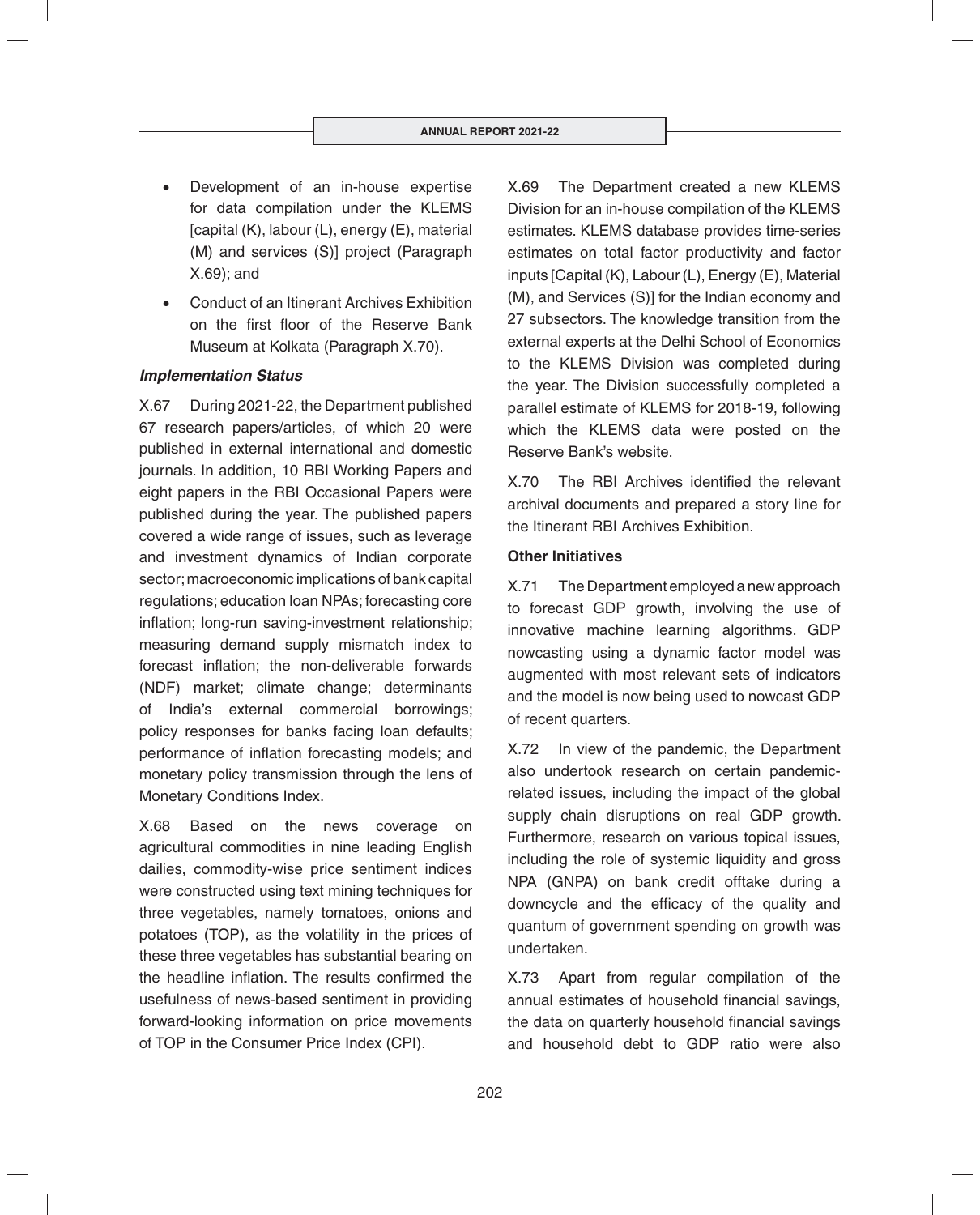compiled and were released up to the third quarter of 2020-21.

X.74 During India's BRICS Presidency 2021, the Department along with the Department of Statistics and Information Management hosted two workshops on Services Trade Statistics as part of the BRICS Contact Group on Economic and Trade Issues.

X.75 The Department initiated its survey on India's inward remittances in 2021-22 to capture various aspects relating to remittances in 2020- 21, including the source, destination, purpose of inward remittances, size, prevalent mode of transmission, and receivers'/ senders' cost of remittances.

X.76 Apart from completing the various goals set for 2021-22, the Department also released all its flagship publications, *viz.*, the Annual Report, Report on Trend and Progress of Banking in India, and State Finances: A Study of Budgets of 2021- 22 in a timely manner. The Report on Currency and Finance 2021-22, with the theme 'Revive and Reconstruct', was released in the public domain on April 29, 2022. The History of the Reserve Bank, Volume-5 for the period spanning 1997 to 2008 is expected to be released in 2022.

X.77 Furthermore, the compilation and dissemination of primary statistics on monetary aggregates, balance of payments, external debt, effective exchange rates, combined government finances, household financial savings and flow of funds on established timelines and quality standards engaged the Department during the year.

X.78 The DEPR Study Circle, an in-house discussion forum, organised 26 online seminars/ presentations during the year on diverse research

themes. The Department also organised a DEPR Colloquium on Productivity, Competitiveness and Inflation on June 28, 2021 and an expert talk on "Tapering Then and Now" delivered by Dr. Poonam Gupta, Director General, National Council for Applied Economic Research on November 16, 2021.

X.79 The Reserve Bank Information Technology Pvt. Ltd. (ReBIT) has been assigned the work of developing the document management software (DMS). The functional module of the DMS software has been completed and overall security aspects of the application are in progress. The testing of the DMS was taken up in April 2022. By August 2022, the user acceptance test is expected to be completed after which the DMS can be operationalised. The RBI Archives (RBIA) had also conducted about 16 online customised programmes on record management for central office departments, regional offices and training establishments during 2021-22. The tender for digitisation of 5 lakh pages of archival records (kept in RBIA) per year has been awarded based on the e-tendering process. It is proposed to complete the digitisation of 15 lakh pages up to March 31, 2024. The scientific preservation of paper records has also been outsourced by the RBIA.

# **Agenda for 2022-23**

X.80 The Department's agenda for 2022-23 will focus on the following goals:

- Publishing a minimum of 100 research papers every year and to improve quality of analysis and research with broader coverage of emerging issues *(Utkarsh)*;
- Making Municipal Finance Report timely and improving the coverage of the report *(Utkarsh)*;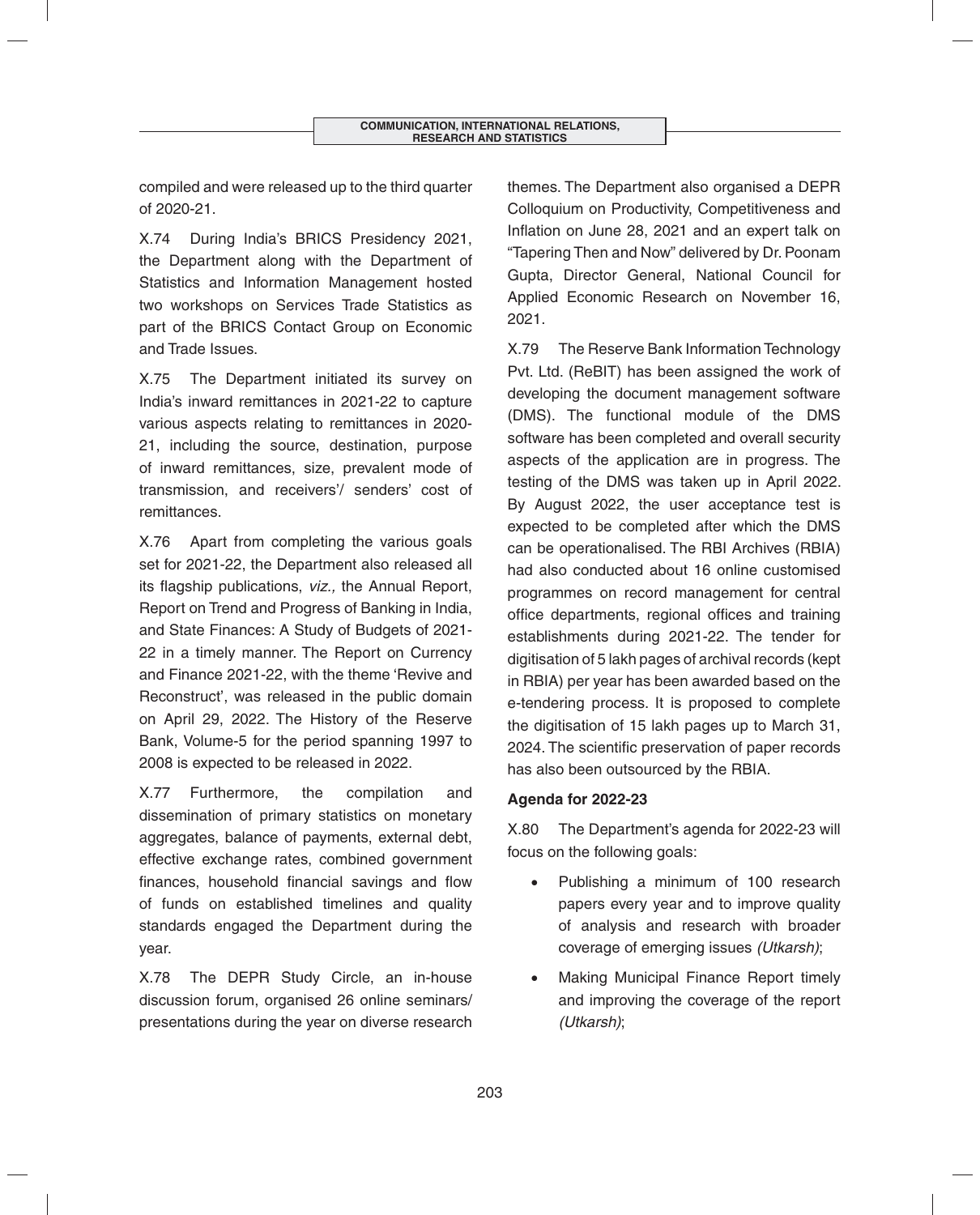- Annual compilation of the KLEMS dataset and manual by the Department *(Utkarsh)*;
- Application of new machine learning techniques for assessing macro-economic outlook; and
- Embedding climate risk in the traditional macro-modelling framework and analysing its impact on macroeconomic aggregates.

# **7. STATISTICS AND INFORMATION MANAGEMENT**

X.81 In keeping with its core mandate, the Department of Statistics and Information Management (DSIM) engaged in compilation, analysis and dissemination of macro-financial statistics and also provided statistical support and analytical inputs through data management, applied statistical research, and forwardlooking surveys across various functions of the Reserve Bank. In this endeavour, it maintains centralised information system of the Reserve Bank, manages electronic submission of returns by regulated entities, and compiles statistical indicators in the area of banking, corporate and external sectors. To further enhance the efficiency and effectiveness of these functions, the next generation data warehouse [*viz.,* centralised information management system (CIMS)] is at an advanced stage of development. Initiatives have been taken to use non-traditional data sources and advanced statistical and artificial intelligence (AI)/machine learning (ML) techniques.

# **Agenda for 2021-22**

X.82 Last year, the Department had set out the following goals:

 Work towards making CIMS fully operational and migrate all databases to the new centralised system (*Utkarsh*) [Paragraph X.83];

- Follow Statistical Data and Metadata eXchange (SDMX) standards for metadatadriven maintenance and dissemination system (*Utkarsh*) [Paragraph X.84];
- Implement a scalable end-to-end system for public credit registry (PCR) in a phased manner, starting with scheduled commercial banks (SCBs) *(Utkarsh)* [Paragraph X.85];
- Revise the reporting system for international banking statistics (IBS) as per the revised guidelines of the Bank for International Settlements (BIS) [Paragraph X.86];
- Expand the scope of data collection mechanism and analytical work in the domain of Big data for providing supplementary information relevant to the Reserve Bank (Paragraph X.87); and
- Put in place a system to collect monthly data on economic classification of international credit/debit card transactions (Paragraph X.88).

# *Implementation Status*

X.83 All infrastructure installations (*i.e.*, hardware and standard softwares) for CIMS were completed, despite delays caused by containment measures in the wake of successive waves of the pandemic. The new software application is under user acceptance test (UAT). All existing data are migrated and are under third party audit. All SCBs (excluding regional rural banks) and 14 major cooperative banks are in the process of onboarding. A majority of the returns have been deployed under the Reserve Bank's test environment, with an aim to complete all returns by September 2022.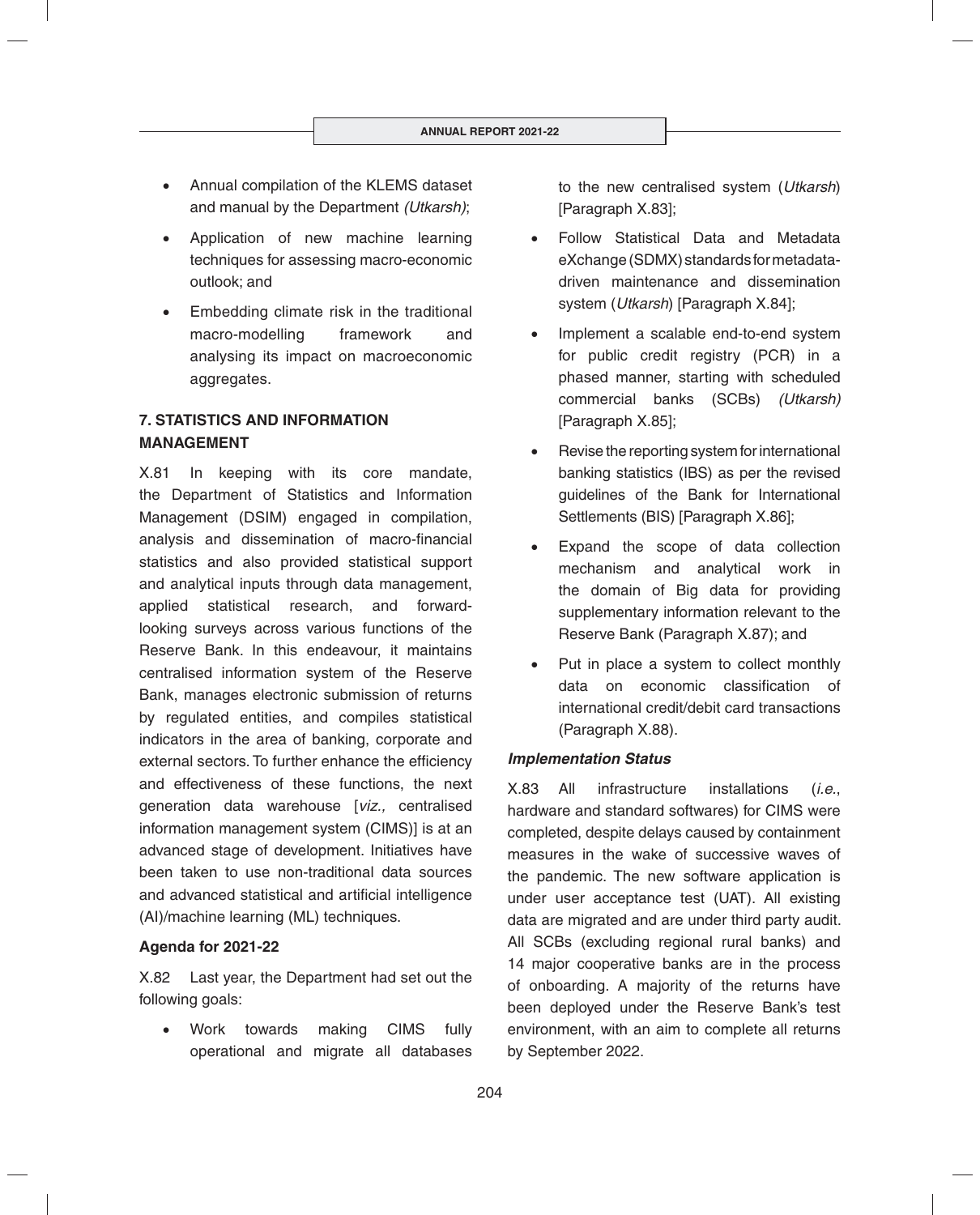X.84 Data elements / dimensions / measures / attributes have been finalised in 245 returns for SDMX standards for metadata-driven maintenance and dissemination systems.

X.85 Hardware and software set-up installations have been completed at the data centre and disaster recovery (DR) sites of the Indian Financial Technologies and Allied Services (IFTAS). The system requirement study (SRS) has been done, and system design and development of a comprehensive credit information repository is in progress.

X.86 The reporting system for IBS is undergoing modifications to implement the revised quidelines within the deadline given by the BIS.

X.87 The analytical activities in the domain of Big data covered under *Utkarsh* 2022 were completed and the compilation of price indices (food and housing) is being carried out on a regular basis to complement existing statistical efforts. Remote sensing based climatic factors and crop vegetation indicators have been used for modelling *mandi* arrivals and food price projections (Box X.5).

# **Box X.5 Satellite Images and Remote Sensing Data for Assessment of Agricultural Commodities**

The constellation of artificial satellites whirling around the earth collects massive amount of data, which provide useful information for understanding natural resources, monitoring of weather, crop coverage, estimation of biomass density and crop yields, and efficient use of groundwater and fertilisers in agriculture.

Accordingly, a better understanding of the Indian agroeconomy can be obtained by juxtaposing satellite-based information on (a) wholesale prices of diverse set of agricultural commodities collected from *mandis* across the nation, (b) modal prices, price ranges, *mandi* profile and daily arrivals available on the agricultural marketing portal (www. agmarknet.gov.in) of the Ministry of Agriculture & Farmers Welfare, Government of India, and (c) spatial and temporal rainfall. In this box, price dynamics of the two widely used price sensitive agro-commodities in the Indian consumer basket, *viz.*, *tur* (or *arhar*) dal and onion are presented.

### *Tur Dal*

Daily arrival data from *mandis* are juxtaposed with the normalised difference vegetation index (NDVI) at *taluk/ tehsil* level for three major production states (*viz.*, Karnataka, Maharashtra and Madhya Pradesh), with an average share of 63 per cent in total production during the five-year period from 2015-16 to 2019-20. Due consideration is given to temporal signatures, since crop-specific phenology changes (*i.e.,* development of crop during its life cycle from sowing to harvesting) as the crop season progresses. Vegetation growth is derived by suitable seasonal filtering and temporal aggregation of NDVI. Arrival growth has been modelled as

a function of vegetation growth over fortnights during the growing season. The impact of vegetation growth on *mandi* arrivals is estimated dynamically and the coefficients are presented in Chart 1.

#### *Onion*

*Mandi* prices from Lasalgaon, Nashik district, Maharashtra, which is considered to be the biggest onion market in Asia. has been used along with weather parameters as an initial use case to determine the association between high price (rise of 25 per cent and above) events and dew temperature at two meters above the earth's surface (Chart 2). The bin height in the chart corresponds to the proportion of high price events in the respective dew temperature bucket.



*(Contd.)*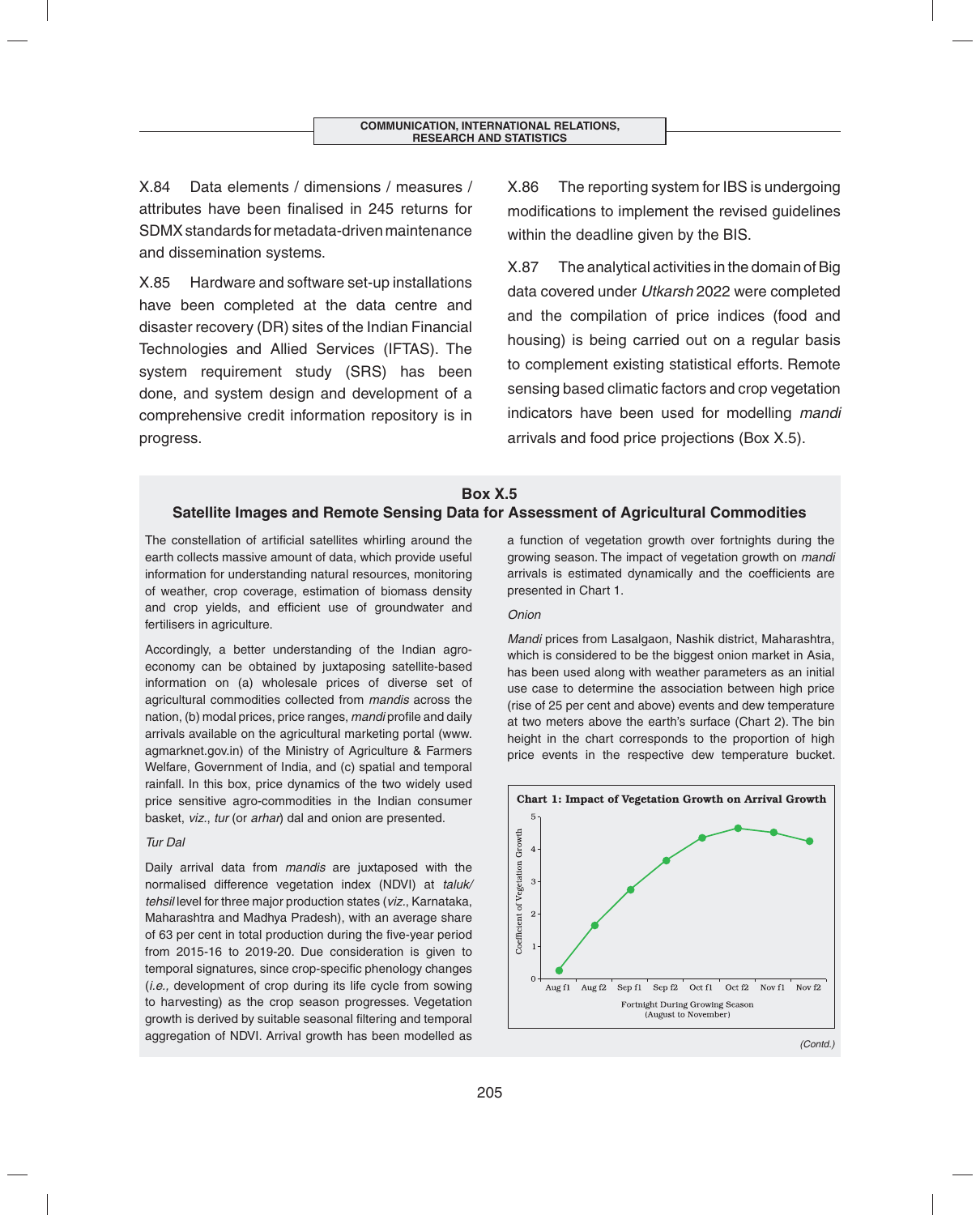

1. For Chart 2, event occurrence is the share of high price events in the interval. Event rate is the number of events divided by the number of events and non-events in that class interval.

2. For Charts 1 and 3, f1 and f2 indicate first and second fortnight of a month, respectively. In Chart 3, 01 stands for January, 02 for February, and so on.

3. In Chart 2, dew temperature is divided into ten intervals. The interval (a, b] means greater than a and less than or equal to b. For example, (2.5, 5.3] consists of values greater than 2.5 and less than or equal to 5.3.

Higher event rates are found to be associated with higher dew temperature and fortnightly onion price growth shows close co-movements with wind speed at 50 meters above the earth's surface (Chart 3).

Given the complex non-linear interactions between weather parameters and price dynamics, the analysis revealed that machine learning techniques (*e.g.*, random forests) may have more predictive capabilities than traditional statistical methods.

X.88 A new system called "Foreign Exchange Transactions Electronic Reporting System – Cards (FETERS-Cards)" under the Balance of Payments (BoP) portal was implemented for collecting economic activity wise monthly data on international credit / debit cards and unified payment instrument (UPI) transactions. All Authorised Dealer (AD) banks have been reporting such transactions since April 2021.

### **Other Initiatives**

X.89 Despite the operational challenges posed by the outbreak of the pandemic, the Department adhered to the timelines on forward looking

#### **References:**

- 1. Navalgund, R.R., and Ray, S.S. (2019), 'Application of Space Technology in Agriculture: An Overview', *Smart Agripost*, 6(6), 6-11.
- 2. Ray, S.S. (2016), 'Crop Assessment using Space, Agro-Meteorology & Land Based Observations: Indian Experience', *International Seminar on Approaches & Methodologies for Crop Monitoring & Production Forecasting* (pp. 25-26).

bimonthly/quarterly surveys of enterprises, households and professional forecasters. Several *ad hoc* surveys were also conducted at short notice by the central and regional offices. In addition, methodological improvements were also carried out for improving the robustness of estimates, coverage and for aligning codes in the regular monetary policy surveys under the guidance of the Reserve Bank's Technical Advisory Committee on Surveys (TACS) [*e.g.*, product/industry codes in the industrial outlook survey (IOS), and nature of business/activity codes in the services and infrastructure outlook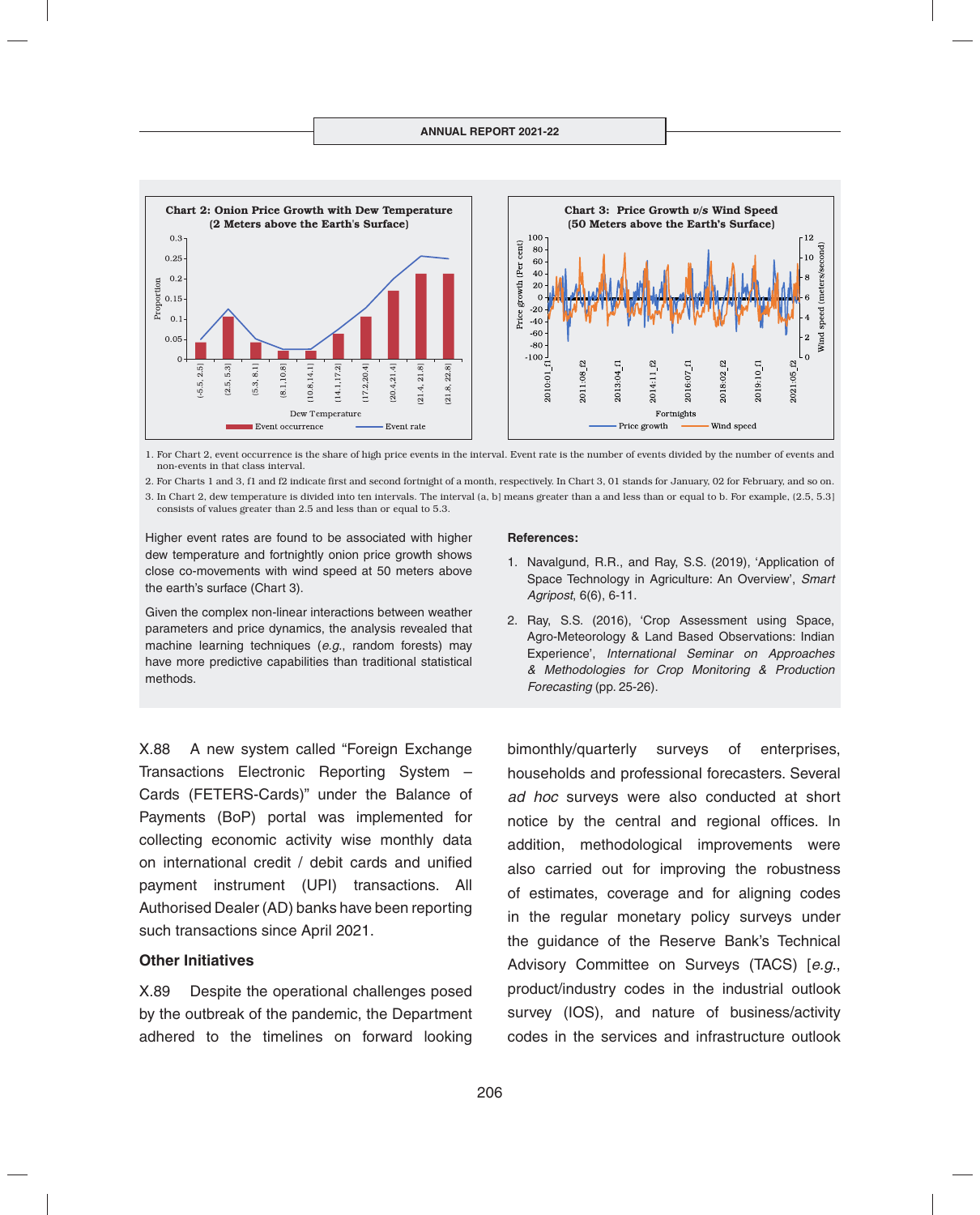survey (SIOS) to industry standard classifications, estimation under the order books, inventories and capacity utilisation survey (OBICUS)].

X.90 The Department also reduced the time lag in releasing the results of external sector census/ surveys [*viz.*, annual census on foreign liabilities and assets (FLA) of Indian direct investment entities, FLA survey of mutual fund companies, survey on exports of computer software and information technology-enabled services (ITES), and biennial survey on foreign collaboration in Indian industry].

X.91 All regular data publications were released, and updated time series data were made available through the Database on Indian Economy (DBIE) portal of the Reserve Bank in a timely manner despite COVID-19-induced operational challenges. The Department regularly submitted around 175 data series of various periodicities (*viz.,* daily, weekly, monthly, quarterly and annual) to BIS databank as per the schedule.

X.92 Electronic data submission portal (EDSP) has been extended to the (i) payments frauds register; (ii) natural calamity return; (iii) unit-level data for inflation expectations survey of households (IESH); and (iv) residential asset price monitoring survey (RAPMS). Offsite monitoring returns relating to NBFCs have been automated and the return submission process has been strengthened. Data management and extraction facility has been enhanced by providing additional monitoring facility for user departments during the COVID-19 pandemic.

# **Agenda for 2022-23**

X.93 Going ahead, the Department will focus on the following goals:

 Completion of all integration in the advanced analytics environment and automate publication workflow of all regular data publications in the next generation data warehouse (*Utkarsh*);

- Populating of the comprehensive credit information repository in a phased manner starting with SCBs (*Utkarsh*);
- Implementation of the new data governance framework through flexible element-based repository (EBR) with the facility to convert from return-based repository (RBR) by carrying out forward and reverse engineering to ensure completeness;
- Maintaining of a 'Regulatory Reporting' link on the Reserve Bank's website giving all resources and validation rules to aid banks and other reporting entities for further improving the quality of data reporting to the Reserve Bank;
- Further refinement of the estimation procedures for monetary policy surveys under the guidance of the TACS; and
- Exploring alternate sources of data including satellite data in the areas relevant to the Reserve Bank and use of advanced statistical tools, including Big data and ML techniques.

# **8. LEGAL ISSUES**

X.94 The Legal Department is an advisory department established for examining and advising on legal issues, and for facilitating the management of litigation on behalf of the Reserve Bank. The Department vets circulars, directions, regulations, and agreements for various departments of the Reserve Bank with a view to ensuring that the decisions of the Reserve Bank are legally sound. The Department also functions as the secretariat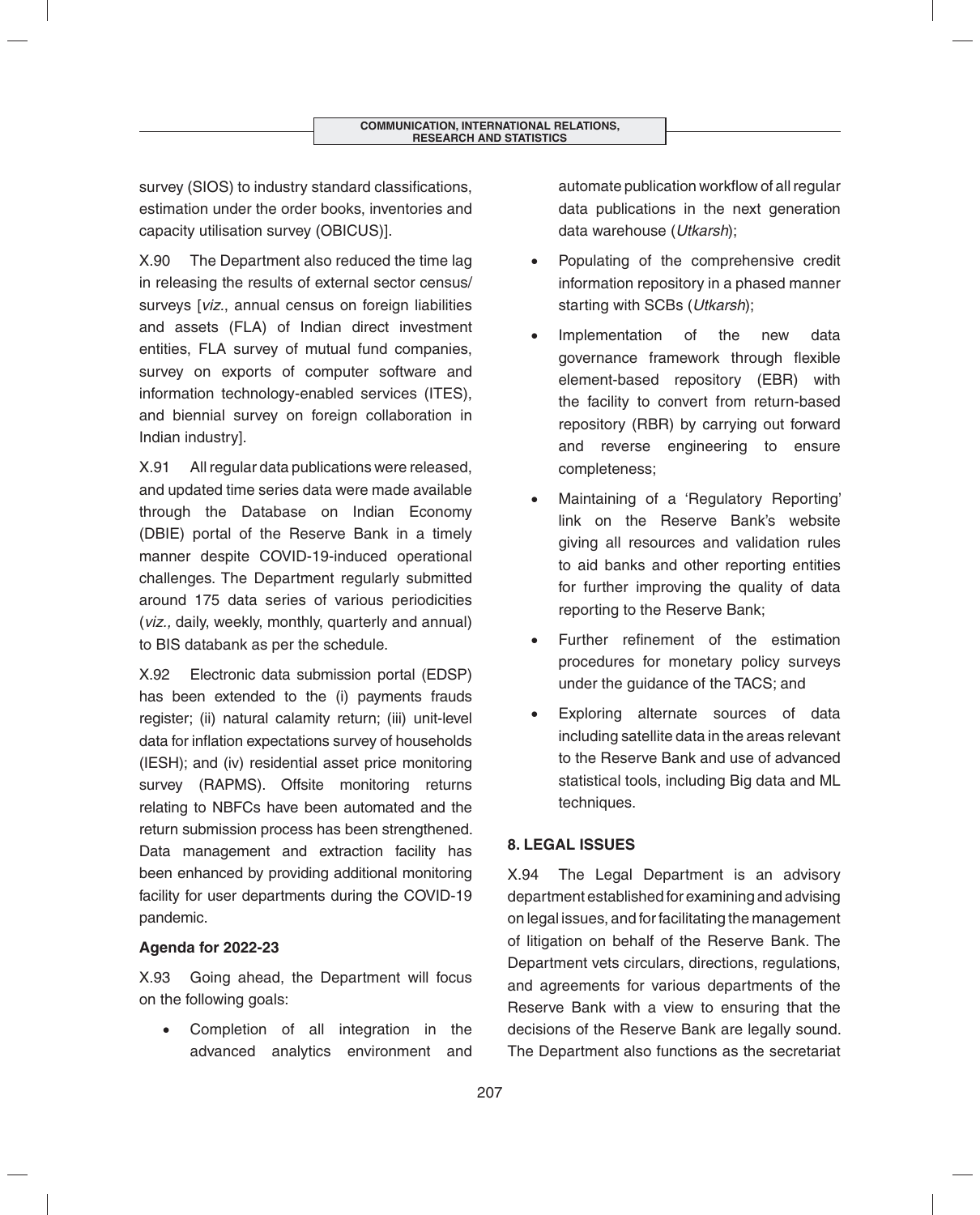to the First Appellate Authority under the Right to Information Act, 2005 and represents the Reserve Bank in the hearing of cases before the Central Information Commission, with the assistance of operational departments. The Department also extends legal support and advice to the Deposit Insurance and Credit Guarantee Corporation (DICGC), the Centre for Advanced Financial Research and Learning (CAFRAL), and other RBI-owned institutions on legal issues, litigation and court matters.

# **Agenda for 2021-22**

X.95 Last year, the Department had set out the following goals:

- Proactively perform its functions in close coordination with the operational departments of the Reserve Bank (Paragraph X.96); and
- Take efforts to automate its workflow process and function, keeping in view the importance of use of technology in legal operations, particularly, in a situation like COVID-19 pandemic (Paragraph X.97).

# *Implementation Status*

X.96 Several important legislations/regulations concerning the financial sector were brought in/ amended during the year as set out below:

 The National Bank for Financing Infrastructure and Development Act, 2021 received the assent of the President on March 28, 2021. As stated in the Preamble to the Act, it establishes the National Bank for Financing Infrastructure and Development as the principal development financial institution to support infrastructure financing in India.

- The Factoring Regulation (Amendment) Act, 2021, which received the assent of the President on August 7, 2021 and came into force with effect from August 23, 2021, amends the Factoring Regulation Act, 2011. The Amendment Act simplifies the definition of 'receivables' and adds the definition of "Trade Receivables Discounting System" as a payment system authorised by the Reserve Bank under section 7 of the Payment and Settlement Systems Act, 2007 for the purpose of facilitating financing of trade receivables.
- The Insolvency and Bankruptcy Code (Amendment) Act, 2021 received the assent of the President on August 11, 2021 and came into force with effect from April 4, 2021. It amends the Insolvency and Bankruptcy Code, 2016 and makes provision for an alternative process of insolvency resolution for micro, small, and medium enterprises (MSMEs), called the pre-packaged insolvency resolution process (PIRP).
- The Deposit Insurance and Credit Guarantee Corporation (Amendment) Act, 2021 received the assent of the President on August 13, 2021. The Act was notified in the Gazette of India on August 27, 2021 and came into force with effect from September 1, 2021 for banks insured under the DICGC Act, 1961. The said Act amends certain provisions of the Deposit Insurance and Credit Guarantee Corporation Act, 1961 and inserts a new Section 18A in the Act.